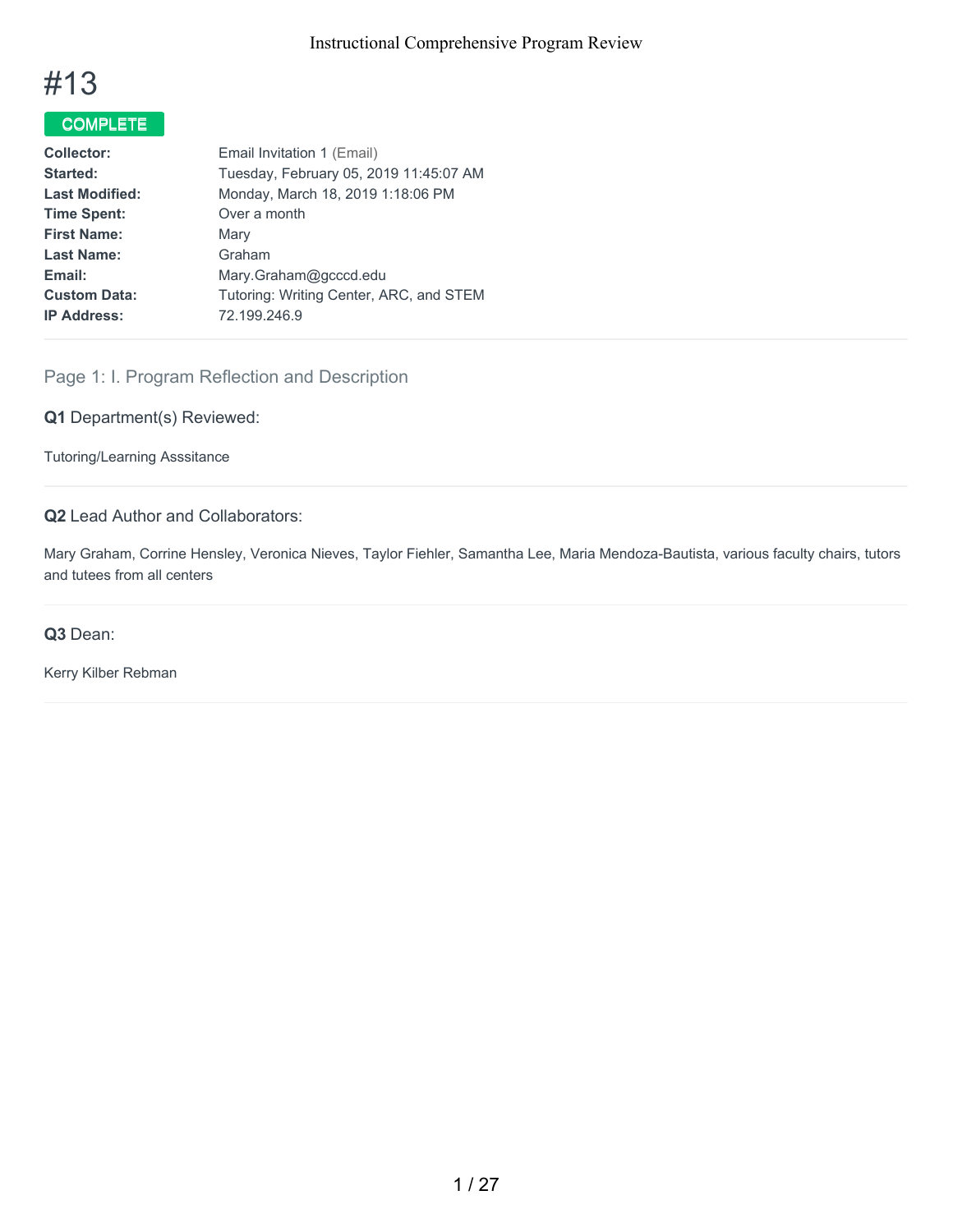**Q4** Provide a list of the recommendations from your last program review and explain how you have addressed them. Previous years' program reviews can be found here, on the IPRPC Intranet site.

In 14-15 Tutoring received only commendations: "The use of data throughout should be a model to other departments. Every activity is extremely important with respect to student success, and resources should be institutionalized."

In 15-16 Tutoring received no recommendations and received appreciation for the high level of professionalization of the tutoring program and its support for programs and students.

There were no comments at all for 16-17.

For 17-18, The Writing Center received commendation for its use of data in SLO assessment, for beginning a modified Supplemental Instruction program called "Test Prep," and for its collaboration with both instructional and student services programs.

The ARC received commendation for the expansion of the online tutoring program. The committee also gave a gentle nudge, commending the use of "available" data and saying it looked forward to "more analysis" when "data becomes more available."

The STEM Center was commended for its expansion of hours and especially for the expansion of science tutoring. And while the committee commended the use of data, it gently acknowledged the difficulties of collecting data in the drop-in tutoring and group tutoring formats.

All three centers were commended for their move under the dean of Learning and Technology Resources to "streamline services across centers" and provide for more "efficient and effective use of human and fiscal resources."

So, better data collection in ARC and in the STEM Center were gently recommended. In 16-17, the Writing Center Director began oversight of the ARC in order to align practices – one of those being data collection. In 17-18, the Faculty Tutoring Coordinator also took on oversight of the STEM Center and again focused on data collection/ Currently, the data collection and reporting is aligned in all three centers. Tutoring even met with the campus researcher to align the format of the electronic record keeping to simply analysis.

Furthermore, all three centers have also aligned their SLOs and PLOs and their assessments of each.

Though there was no recommendation, it was clear that the committee, and our students, desired a further extension of tutoring hours. One grandmother who worked full-time and took care of a special needs grandchild explained that she had dropped her math class, the last class she needed to graduate, because she could not get evening tutoring.

In the past, extending hours into the evening had brought in few students. But that grandmother was right: night students had a right to on-campus support if the online tutoring did not work for them. So we chose to conduct all evening hours tutoring in one center to minimize need for staff and maximize usage. Beginning in Fall 2018, tutoring was extended from 6 until 8 PM on Tuesdays and Wednesdays. And we had 170 one-on-one session in those additional 4 hours of tutoring each week in that first semester.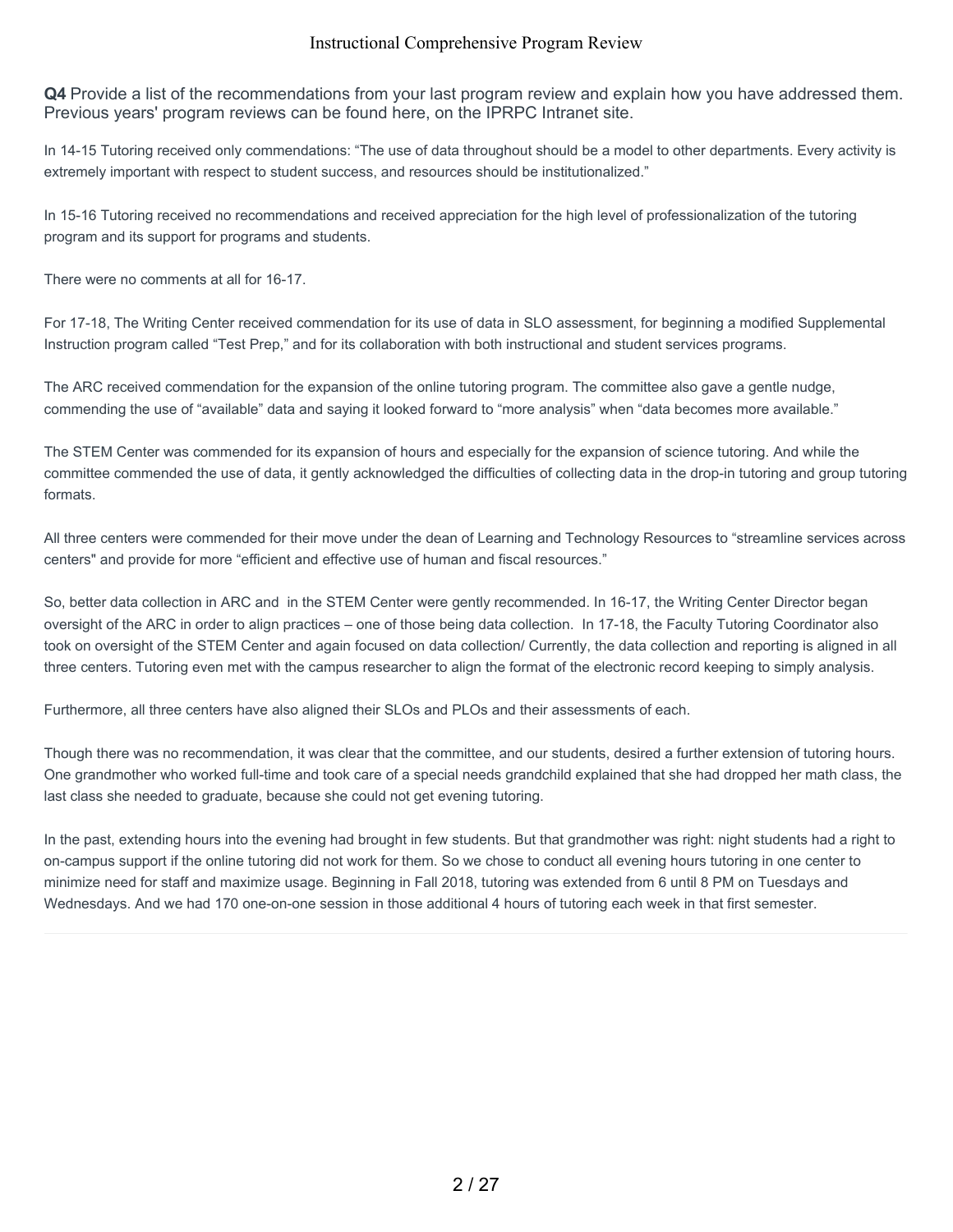**Q5** Provide a list of tenured/tenure track faculty and support staff in the program as of fall 2016.

Faculty:

Mary Graham reassigned at 70 percent to coordinate the Academic Resource Center and Writing Center.

Classified Staff:

Veronica Nieves: Full time, 12 month, classified Tutoring Center Specialist ARC Amanda Parker: (substitute) full-time, 10 month Tutoring Center Specialist Writing Center Corrine Hensley: 80 percent time, 11 month,Tutoring Center Specialist STEM Center Emma Curtis: .47.5 percent time,12 month, Tutoring Center Specialist ARC Skylar Wang: .47.5 percent time,12 month, Tutoring Center Specialist STEM Taylor Fiehler: 47.5 percent, 10 month, Tutoring Center Specialist Writing Center

**Q6** Provide your program's mission statement.

Our mission statement was selected by a vote of our own tutees. It is "We make good students better."

The underlying assumption is that ALL students are good students, and everyone can benefit from a little help sometimes.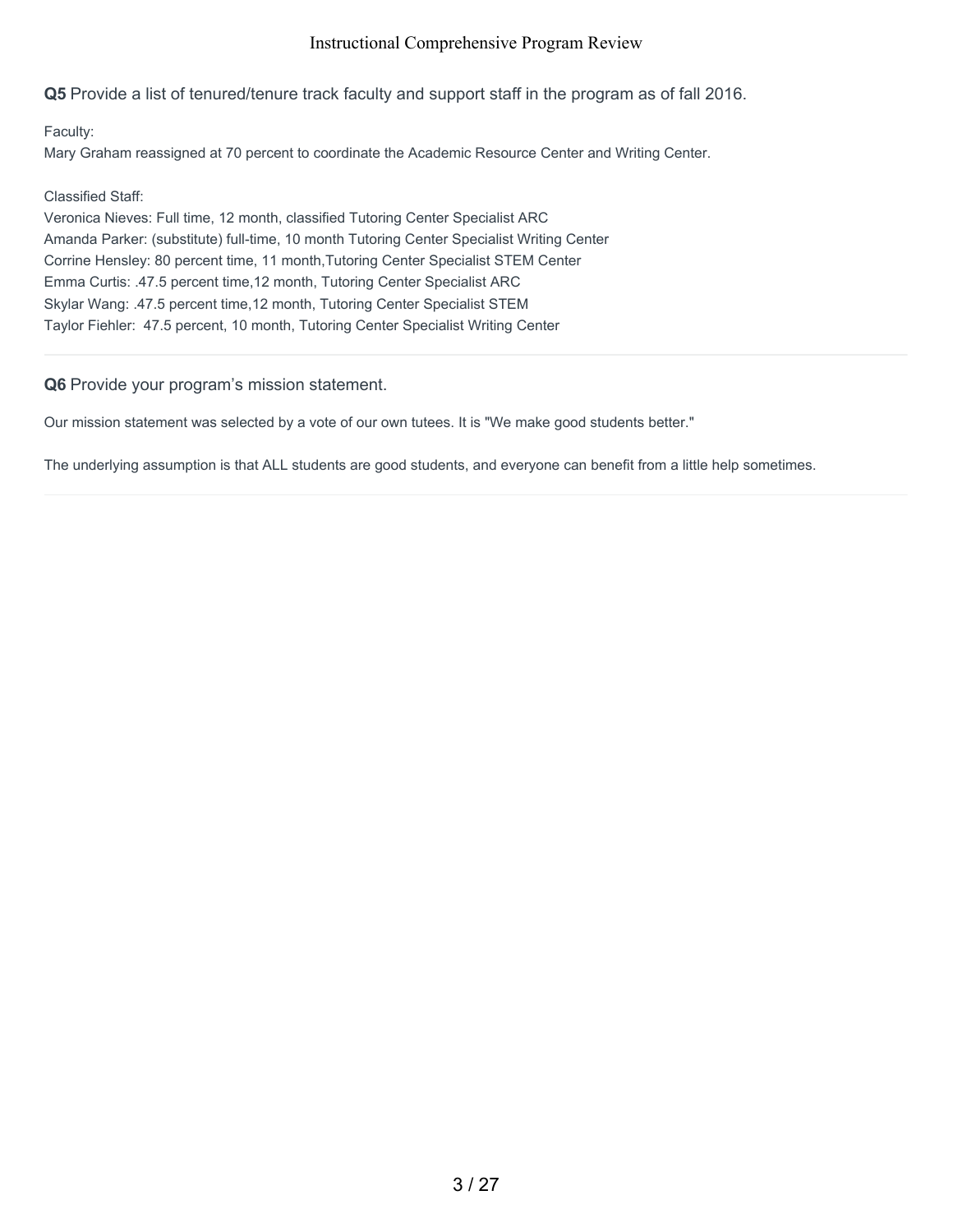#### **Q7** Describe how your program supports the mission and goals of the College.

Acceleration. Tutoring supports Acceleration by meeting students exactly where they are at. Tutors are trained to identify the tutee's zone of proximal development early in each session, so they are sure to be working in that tutee's specific area of need. Tutoring IS "just in time remediation."

Guided Student Pathways. Tutors support guided student pathways in two primary ways. 1) our tutors help students understand the relationship between concepts and skills they are studying today and concepts that will appear later in the term, in the program, and even in the workplace. They contextualize the learning. 2) They help students navigate the coursework of the major and of general education, and they help make tutees aware of campus resources to assist them in achieving their dreams. The Tutoring Center Specialists and Faculty Coordinator facilitate communication among tutors, faculty, and campus support programs so that students don't fall through the cracks. We have adopted a motto that when a student comes into a center for help of any kind, we try to meet that need right there. If we cannot, we either call ahead to wherever we are sending the student to for help to let them know the student is on his/her way, or we have someone walk the student over. Though the Writing Center has no lab tech, it has begun conducting computer workshops to help students log-in, access canvas, navigate canvas, and upload assignments because there was significant student need, and sending students to the Tech Mall often left students deflated and frustrated. The Writing Center also designed handouts for how to perform common computer tasks and translated them into Spanish and Arabic. Those are given to students when they are helped in the Writing Center computer lab, so that tutees can have something to refer back to later, when the staff aren't around to help.

Student Validation and Engagement: Tutoring is, itself, student engagement. The relationships developed between tutors and tutees, and between tutees and classified staff, help students feel part of the college. Some students eventually become tutors themselves.

Too, the confidence tutees report that they gain as they learn new skills and learn to plan next steps of action helps validate their selfperceptions as college students.

Institutional Health: No one instructor can meet every need of every student in every class. Tutoring is there to fill gaps, give students a peer perspective, help them navigate the mysterious and confusing ways of higher education, empathize with their challenges, and help them find solutions through campus resources. In a recent survey of tutoring users, 41-50 percent -- depending on the center in which the tutee completed the survey -- either "strongly agreed" or "agreed" that they might have dropped out of college without the help of tutoring. 54-60 percent "strongly agreed" or "agreed" that they might have dropped their class if it had not been for tutoring, and 52-61 percent "strongly agreed" or "agreed" that they might have failed their class without tutoring. Tutoring is an investment that keep students in class and in school, which helps the college be more efficient.

**Q8** Provide the description of your program as it appears in the current college catalog, available here.

Tutoring is free to students, and supports the acquisition of course knowledge and skills as well as general study skills and strategies.Students may begin using tutoring at any time during the semester. Tutoring is offered in a variety of formats through the Academic Resource Center, the STEM Achievement Center, and the Writing Center depending on the subject matter. For more information, visit the website at: www.cuyamaca.edu/tutoring.

Page 2: II. Program Degrees and Certificates

**Q9** Degree/Certificate #1

NA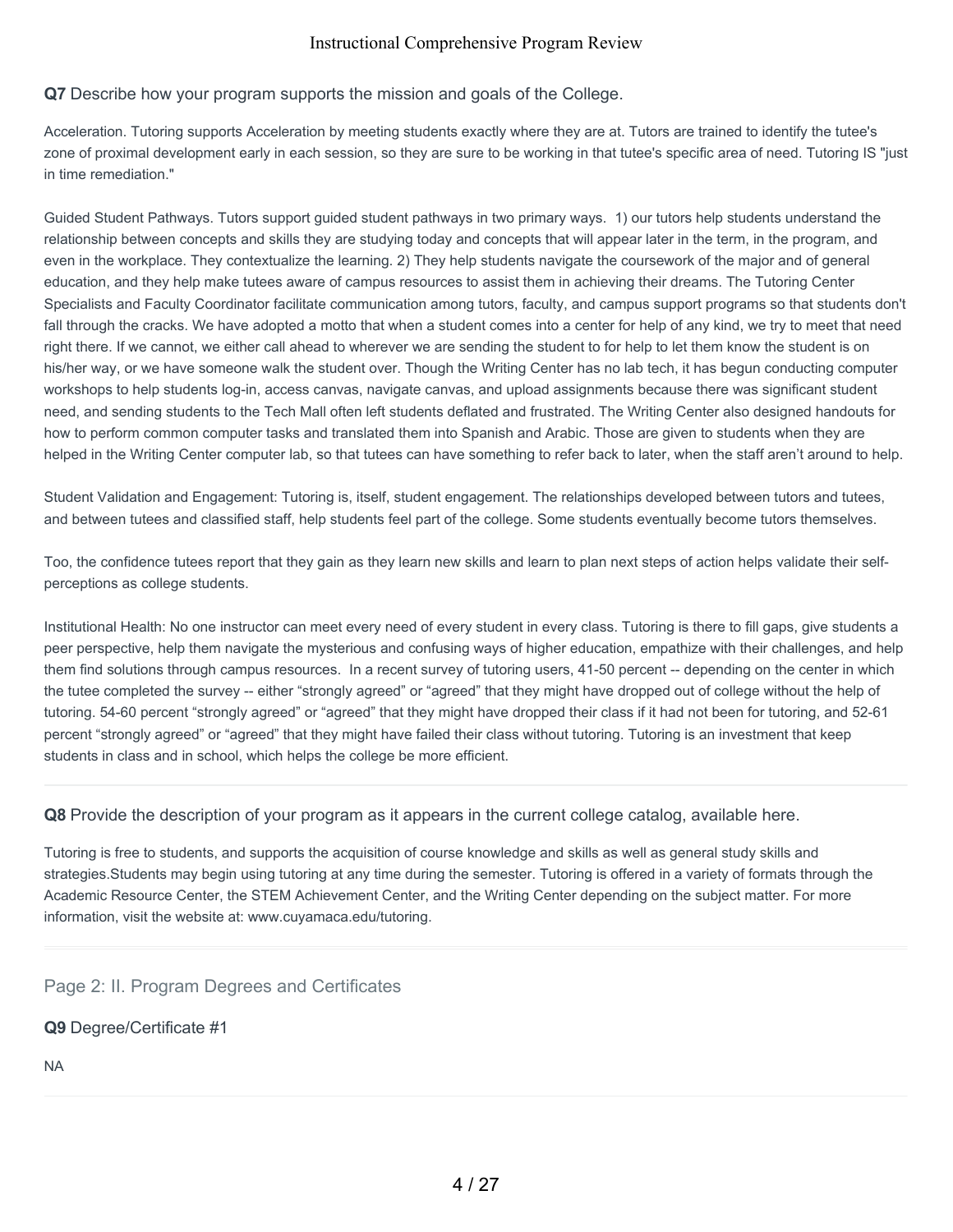| Q10 Degree/Certificate #2                                                                                                                                                                                                                                                                                                                                 |                                         |
|-----------------------------------------------------------------------------------------------------------------------------------------------------------------------------------------------------------------------------------------------------------------------------------------------------------------------------------------------------------|-----------------------------------------|
| <b>NA</b>                                                                                                                                                                                                                                                                                                                                                 |                                         |
| Q11 Degree/Certificate #3                                                                                                                                                                                                                                                                                                                                 |                                         |
| <b>NA</b>                                                                                                                                                                                                                                                                                                                                                 |                                         |
| Q12 Degree/Certificate #4                                                                                                                                                                                                                                                                                                                                 |                                         |
| <b>NA</b>                                                                                                                                                                                                                                                                                                                                                 |                                         |
| Q13 Please upload the awards data tables for your<br>program. You can print that worksheet from the program<br>review data report to PDF or copy and paste into a Word<br>document the awards data table rows for your program<br>from the college-wide program review data report,<br>accessible here.                                                   | <b>Respondent skipped this question</b> |
| Page 3: III. Curriculum Review, Development and Assessment                                                                                                                                                                                                                                                                                                |                                         |
| Q14 Access the Five Year Curriculum Review Cycle.<br>Have all of your active course outlines been reviewed<br>within the last five years?                                                                                                                                                                                                                 | <b>Respondent skipped this question</b> |
| Q15 Write a paragraph about any changes planned for the curriculum, both areas of revision and areas of<br>development and growth.                                                                                                                                                                                                                        |                                         |
| NA.                                                                                                                                                                                                                                                                                                                                                       |                                         |
| Q16 Do you have an assessment plan on file with<br>SLOAC? If you have not already done so, you can<br>submit your program's assessment plan to SLO<br>Coordinator, Tania Jabour, at tania.jabour@gcccd.edu.                                                                                                                                               | <b>Yes</b>                              |
| Q17 Following that assessment plan, is your program's<br>data up-to-date and complete in Nuventive/TracDat<br>(including methods of assessment, results,<br>dialogue/actions and follow-up)? If you are not sure,<br>please contact Institutional Effectiveness Specialist,<br>Erich Kevari, at erich.kevari@gcccd.edu to submit your<br>assessment data. | <b>No</b>                               |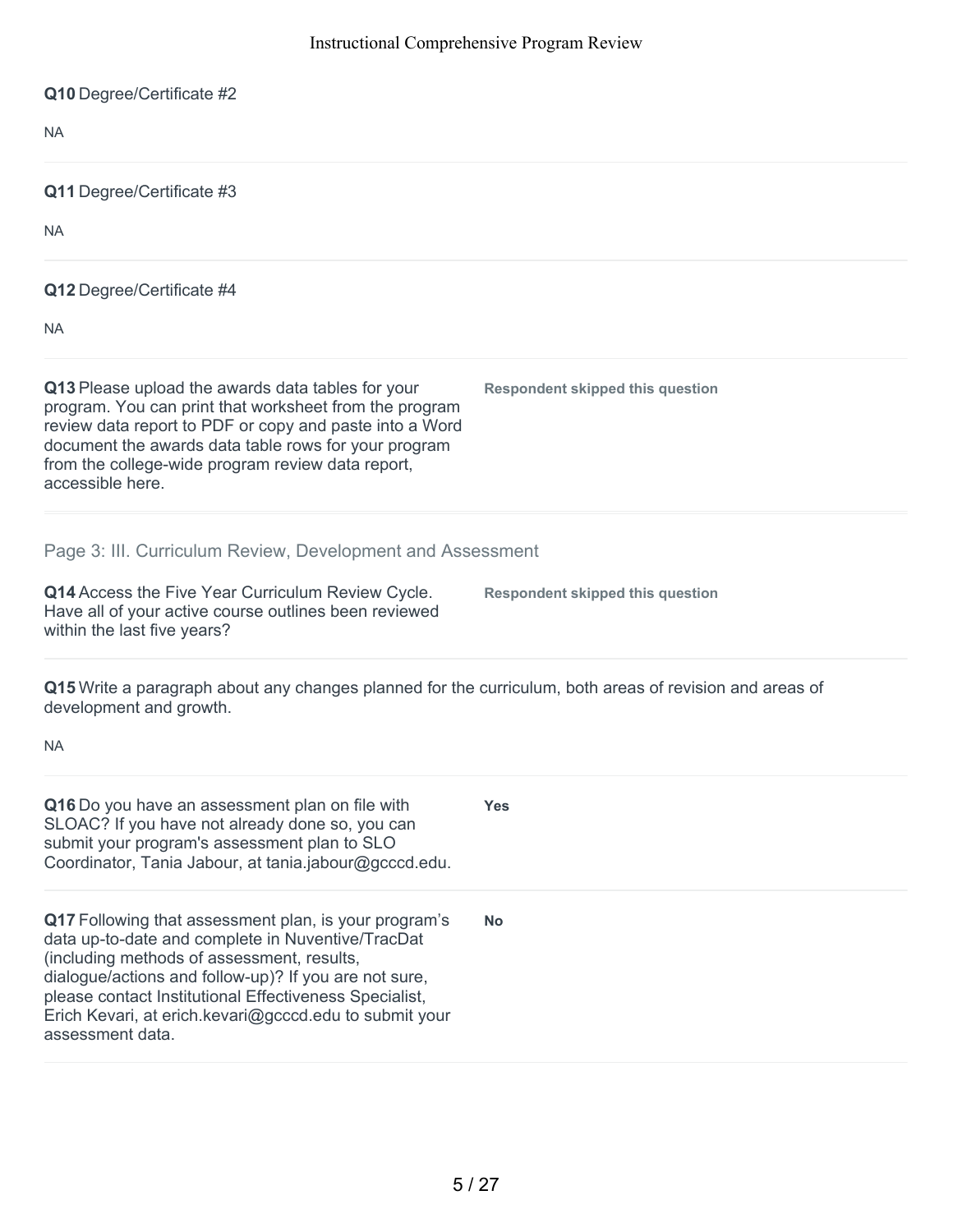**Q18** What student learning-related successes and challenges have SLO results revealed for your department?Note: If SLO data are not offering useful feedback regarding student learning, and are not currently informing program improvements, please instead discuss the specific steps you plan to take to make learning outcomes and assessments more meaningful.

Our SLO assessments are current, and we do use them for continuous performance improvement, but we have not uploaded all of our documentation into TrackDat.

SLO 1 and 2 -- listed immediately below -- are both assessed in each and every tutoring session and the results are recorded on the Tutorial Record slips. Tutoring Center Specialists and the Faculty Tutoring Coordinator review these slips and utilize what they find there to design ongoing tutor training in order to assist tutors in being better able to help tutees accomplish both of these goals during their sessions. These are both crucial elements of tutoring. SLO 1 assures that tutees can articulate specific take away skills and knowledge from each session and SLO 2 assures that tutees can articulate specific plans of next steps tutees can/will complete after leaving the tutoring session. It is critical for tutors to have tutees articulate what they have learned, both to check tutee understanding and to help tutees move that information from short-term to long-term memory. And if the tutee walks out of the session without any plan for what to do next, then he or she hasn't really been helped at all in becoming a more independent learner. But neither of these steps is easy to get very pragmatic tutees to want to comply with until they are educated about the value of these activities AND until they experience the value of these steps for themselves. So tutors need very intensive and supportive training in how to help to guide tutees through these steps. In assessing Tutorial Record slips, we have seen that we need to help newer tutors identify strategies for drawing more specific information from tutees with regard to both SLOS.

SLO 1. Tutees will be able to articulate specific skills or knowledge gained during each tutoring session. (These may include one or more of the following: concepts they have learned or clarified; steps necessary to complete specific tasks, problems or assignments; study habits or learning strategies they will apply; positive student behaviors they will engage in; awareness of their strengths or weaknesses as a student; and/or campus resources they may utilize for support.)

SLO 2 Tutees will be able to articulate the next steps they will take after leaving the tutoring session in order to complete an assignment, learn a concept, or prepare for an exam.

Once per year, we also survey tutees to see how they rate their own experiences with regard to these SLOs and the PLO they most obviously connect to -- PLO 1: Promote tutee empowerment, independence, and long-term success through culturally conscious, learner-centered, process-oriented tutoring which promotes self-regulated learning.

Both our assessments of the Tutorial Record data and the student self-reports indicate that tutoring is highly successful in meeting these SLOs. A minimum of 88 percent of students in any given semester are walking out of their tutoring sessions able to articulate specific knowledge or skills that they have gained during the session as well as to articulate the next steps they can/will/should take on a project or in class. These are very positive results.

The STEM Center student survey data – and our own assessments of tutorial record slips -- shows that students are reporting lower rates of leaving a session with a plan than we would like to see. (The STEM Center surveys show only 88.68 percent of tutees saying they left the session with a plan as compared to 98.36 percent of tutees in the Writing Center and 93.58 percent of tutees in the ARC). Math tutoring in STEM shifted from drop-in,15-minute tutoring sessions to by-appointment, 30-minue sessions in Fall 2018. In the previous time-format, it was very difficult to get to this last step of the tutoring cycle, which is Next Steps. Clearly, we need to retrain tutors in how to focus in the longer model that includes this step. Too, there is a good deal of large workshop/group tutoring in the STEM center, and because students drop-in and out of those longer group sessions, it takes some organizational skills and gentle persistence to collect that information from tutees in that setting. This information also indicates a training opportunity coming out of this SLO assessment.

**Q19** Do you have a PLO assessment plan on file with SLOAC? If you have not already done so, you can submit your program's assessment plan to SLO Coordinator, Tania Jabour, at tania.jabour@gcccd.edu.

**Yes**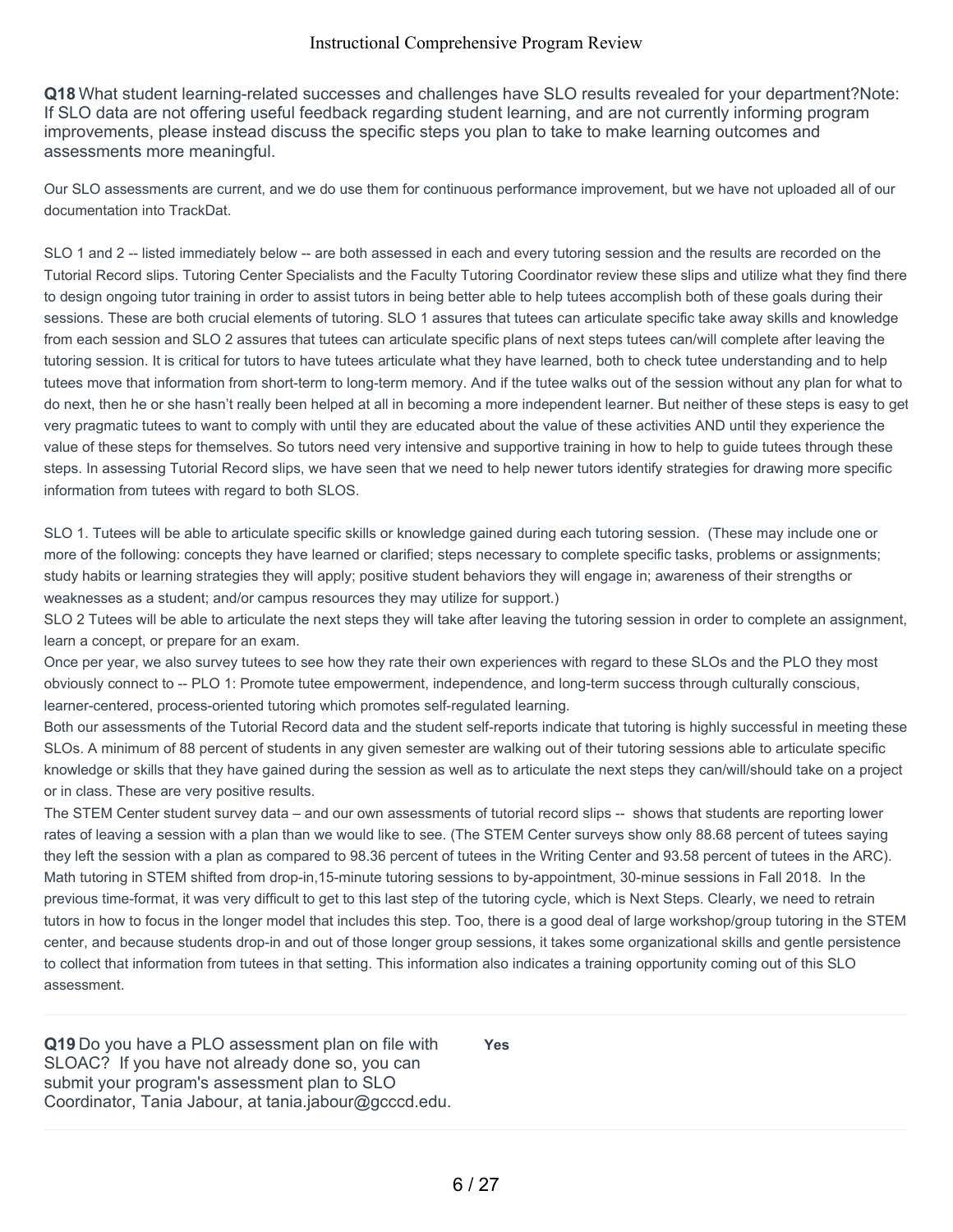**Q20** Please provide an analysis of your program learning outcomes (PLO) findings and what changes, if any were made as a result.

PLO 1. Promote tutee empowerment, independence, and long-term success through culturally conscious, learner-centered, processoriented tutoring which promotes self-regulated learning -- PLO 1 was covered above as it is the PLO that is most immediately connected to the SLOs.

PLO 2. Positively impact student success, retention, persistence, improvement, and completion – with special focus on issues of disproportionate impact – this PLO will be addressed in the sections on access and success.

PLO 3: Support instructors and programs by providing individualized academic support that meets the specific needs of our diverse body of students. Tutoring is responsible for providing learning assistance for any student who seeks it in any course in any program on the campus. Some connections with programs are long-standing and highly integrated. While students with disabilities represent 9 percent of the campus, they represent 15 percent of the students seen by tutoring, and tutoring has a long history of successfully accommodating disabilities. (One Biology tutor has been creating manipulatives, items students can touch and move around, to tutor blind and low-vision students in the sciences, for instance). Math, English, and ESL have long-standing relationships with tutoring, and tutoring is highly integrated into their programs. Tutoring plays an important role each time the Paralegal Program goes through ABA accreditation. The Faculty Tutoring Coordinator meets with ABA representatives to share data on the support that tutoring provides for the Paralegal students. (in 2017-18, Tutoring added an asynchronous program for the growing number of online paralegal students. In this new pilot, both a writing tutor and a paralegal tutor offered asynchronous input on the tutee's writing assignment and on the tutee's potential growth as a paralegal and as a writer. Students were given the option to have feedback from only the paralegal tutor, but they consistently requested input from both tutors.)

Other relationships are less well established or less fully integrated. Sciences has long wanted one-on-one tutoring in additional to group tutoring, but limited resources have been a problem. However, this semester, we have been able to begin science one-on-ones for students other than those with disabilities.

There are also brand new relationships with Auto, drop in support visits from Writing Center tutors in EHSM classrooms to support EHSM writing assignments, the combined online support program between the Writing Center and ARC for online Paralegal students, a modification of record keeping practices for BOT, and modified forms for BOT and CIS to meet their program needs.

But there are always more relationships to establish and old relationships to innovate.

PLO 4. Promote pursuit of education and educational and career goals among our diverse pool of Cuyamaca Student and Cuyamaca Alumni tutors. It likely will not surprise anyone that ALL of the tutors who begin with us before they complete their associate's degree or transfer, and who continue working for tutoring for more than one semester, complete their AS/AA or transfer.

Many stay with us while they complete BA/BS. Some continue to tutor while they complete MA/MS -- or even MFA/PhD -- programs. The presumption would be that tutors were already good students and so were already going to complete. Yet, our tutors sometimes struggle -- sometimes at our campus and sometimes after transfer. Our ability to adapt to their academic scheduling needs is a feature of our employment that tutors regularly tell us assisted them in completing and after transfer. In a 2016 tutor survey, 94 percent of tutors said that the flexibility of hours helped them accomplish their academic goals. 96 percent said that the skills they learned as tutors helped them stay successful and focused as students, And 87 percent said the leadership opportunities provided to them helped them grown as individuals and/or helped them attain employment in their field.

Our tutors tend to stay until either education takes them to another city or state or until they get good jobs. Tutors departing in Spring 16, for instance, left us to take jobs with SPAWAR and the School of Education at San Diego State University. Two others headed off to medical school and one the Zoo Keeper program that trains staff for zoos around the world, including the San Diego Zoo and San Diego Zoo Safari Park.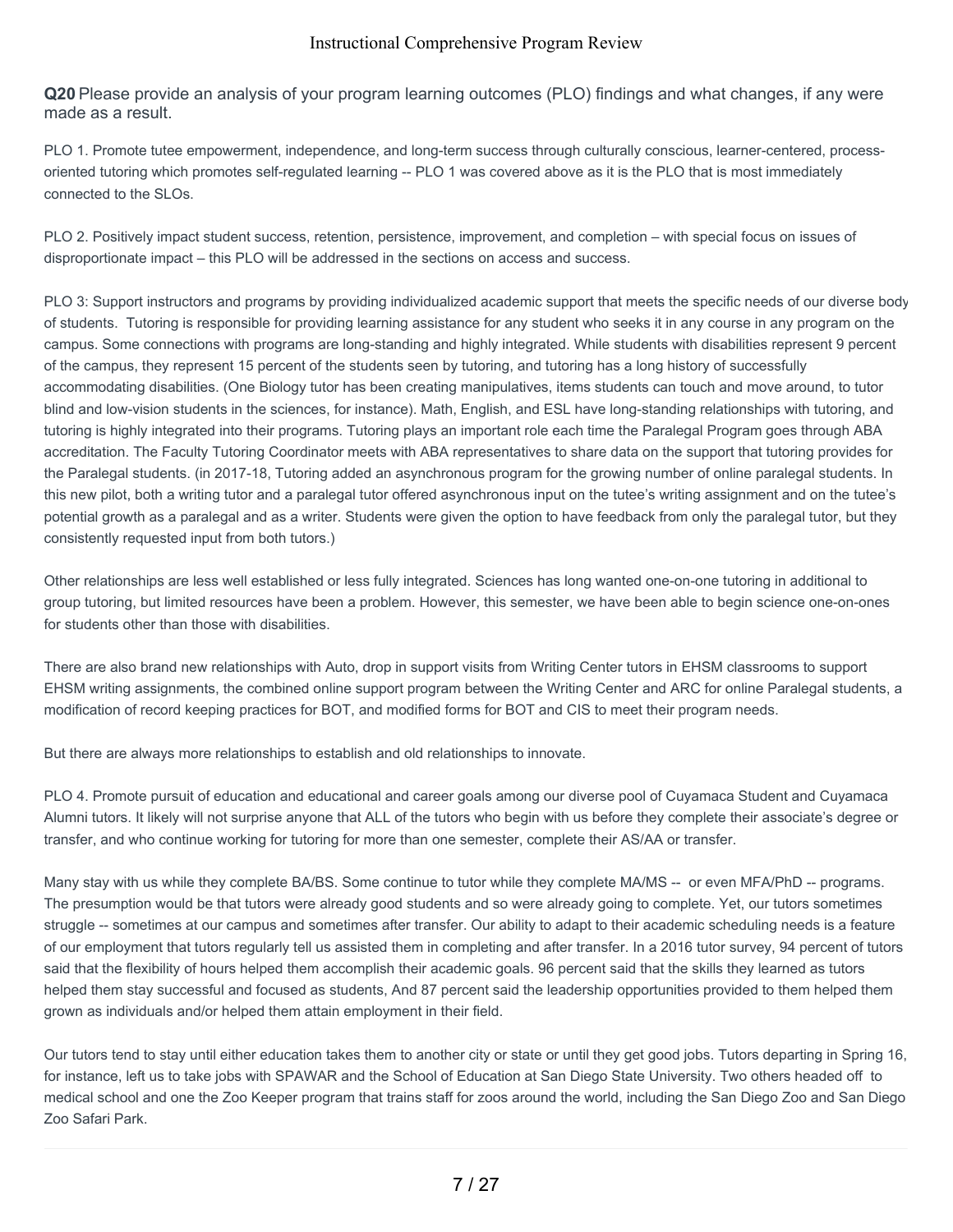| <b>Q21</b> Is this a CTE Program?                                                                                                                                                                                                                                                | <b>No</b>                               |
|----------------------------------------------------------------------------------------------------------------------------------------------------------------------------------------------------------------------------------------------------------------------------------|-----------------------------------------|
| Page 4: CTE Programs Only                                                                                                                                                                                                                                                        |                                         |
| Q22 If a CTE program, provide a list of the committee<br>members of your Advisory Committee, the chair's name,<br>and the meeting schedule (e.g., twice yearly)                                                                                                                  | Respondent skipped this question        |
| <b>Q23</b> Summarize the recommendations from the<br>Committee.                                                                                                                                                                                                                  | <b>Respondent skipped this question</b> |
| Q24 Describe changes that have been made to the<br>program as a result of the committee's<br>recommendations                                                                                                                                                                     | Respondent skipped this question        |
| Q25 If a CTE program, please discuss your labor market<br>information. You can access labor market information on<br>the CTE Launchboard, CTE Program Reports that have<br>been prepared for the Governing Board, or by contacting<br>the IESE Office at brianna.hays@gcccd.edu. | <b>Respondent skipped this question</b> |

## Page 5: IV. Program Data Analysis

**Q26** How has the program's student population changed over the past 5 years (e.g., student demographics, enrollment, etc.)? Note that you can access your program's data report and the college-wide data report here.

The more money we have, the more students we see. In Fall 2016, tutoring saw 14 percent of all students (unduplicated) in at least one center, one time (1399) – 11 percent of those were seen more than once in at least one center, and sometimes we saw those students in more than one center. In Fall 17, a better funded term, tutoring saw 17 percent (unduplicated) of the college's students (1639), and 13 percent of them were seen more than once in at least one center.

We are seeing more students from high-enrollment general education courses thanks to the use of embedded tutors. ARC tutoring is tricky because there are far too many subjects covered to have a tutor on duty for each and every course in every discipline at all times. We simply can't afford that, especially since some faculty do not refer students to tutoring in a way that gets them in our doors, so there are few students to see in some courses. So, ARC tutors were paid by appointment, only. But if few – or no -- students came, the tutors had to quit tutoring in order to obtain other employment. Sometimes no amount of advertising brought students in ARC's doors. We began to operate group tutoring which helped some. Then, in order to maximize ARC effectiveness further, we asked the Institutional Effectiveness office to identify those courses which are most often taken by students in their first year of college and from which there are the highest rates of student drops and/or failures. We chose to target our funding there and to embed tutors so as to pull students into the ARC who might not otherwise have gone there to seek support. (We have seen that embedded tutoring creates both an advertising opportunity for tutoring and a place for students and tutors to develop positive relationships. These relationships tend to pull in students who, in surveys, have self-identified that they would not otherwise have gone to tutoring but who were struggling). We are also be conducting Test Prep in some courses, a light version of Supplemental Instruction.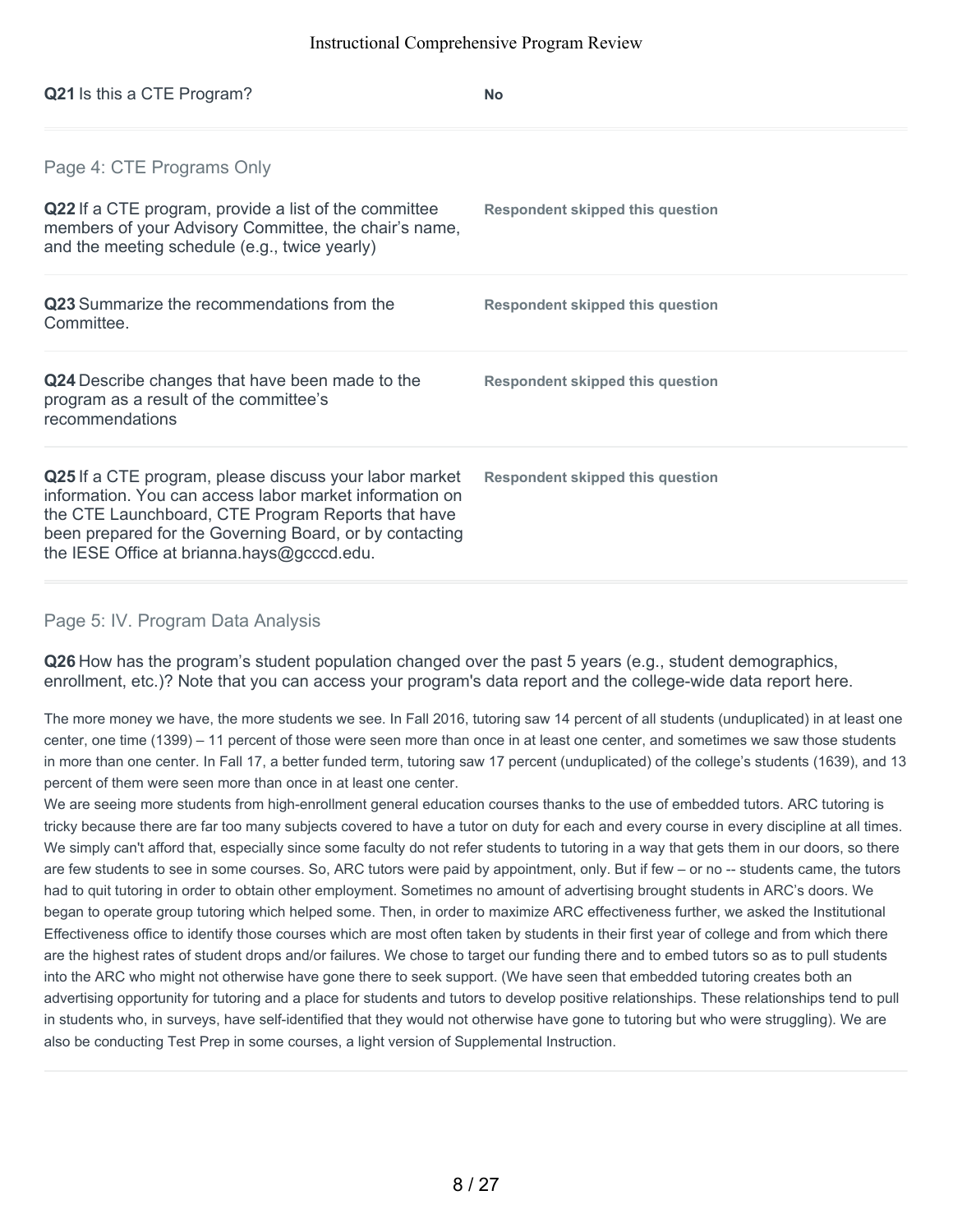**Q27** How does the program's student population differ from the College's overall student population, if at all? Note that you can access your program's data report and the college-wide data report here.

The population that uses tutoring differs from the general college population in a number of ways.

In any given term, about 9 percent of students at the college have disabilities, while DSPS students make up about 15.5 percent of the tutoring population.

Roughly 52 percent of the college's students qualify as low-income, but low-income students make up about 79.5 percent of the tutoring population.

White students are over-represented by 17.7 percent. This is cause for concern, but it is difficult to make clear use of this data as Middle-Eastern students are currently counted in this category. Almost two-thirds of Writing Center visits, for example, are with students in ESL courses – most of whom are Middle-Eastern.

Hispanic students are currently under-represented by 12-18 percent – depending on the term. This is decidedly a concern.

Students 25 and older are also more heavily represented than students 24 and under.

**Q28** What are the implications for ensuring the program is addressing the needs of its student population?

In Fall 2018, the Writing Center featured an Ofrenda, showed the movie Coco, and hosted a talk about the meaning of the Ofrenda and Dia de Los Muertos. We hope that more cultural events like these will help bring students in and make them feel included. One of our new part-time classified has 7 years of experience in HispanX/LatinX mentoring programs.

While our current classified staff are 2/5 LatinX, our tutoring force is always in flux. It is an ongoing effort to keep a diversified pool of tutors – especially given that our great LatinX tutors tend to go on to careers. We are reminding faculty that we would like the tutor recommendations to reflect the student population.

Our front desk staff, which tends to be work-study, are often predominantly Middle-Eastern. These folks act as ambassadors to the student population. It may be helpful to secure general fund money to hire more LatinX front desk staff to interface with students.

We have created both a Facebook page and an Instagram account for Tutoring to reach younger studnets and to promote events.

**Q29** If you would like to attach any charts or additional documentation (aside from the program review report prepared by the IESE Office), please upload it using the button below.

**Respondent skipped this question**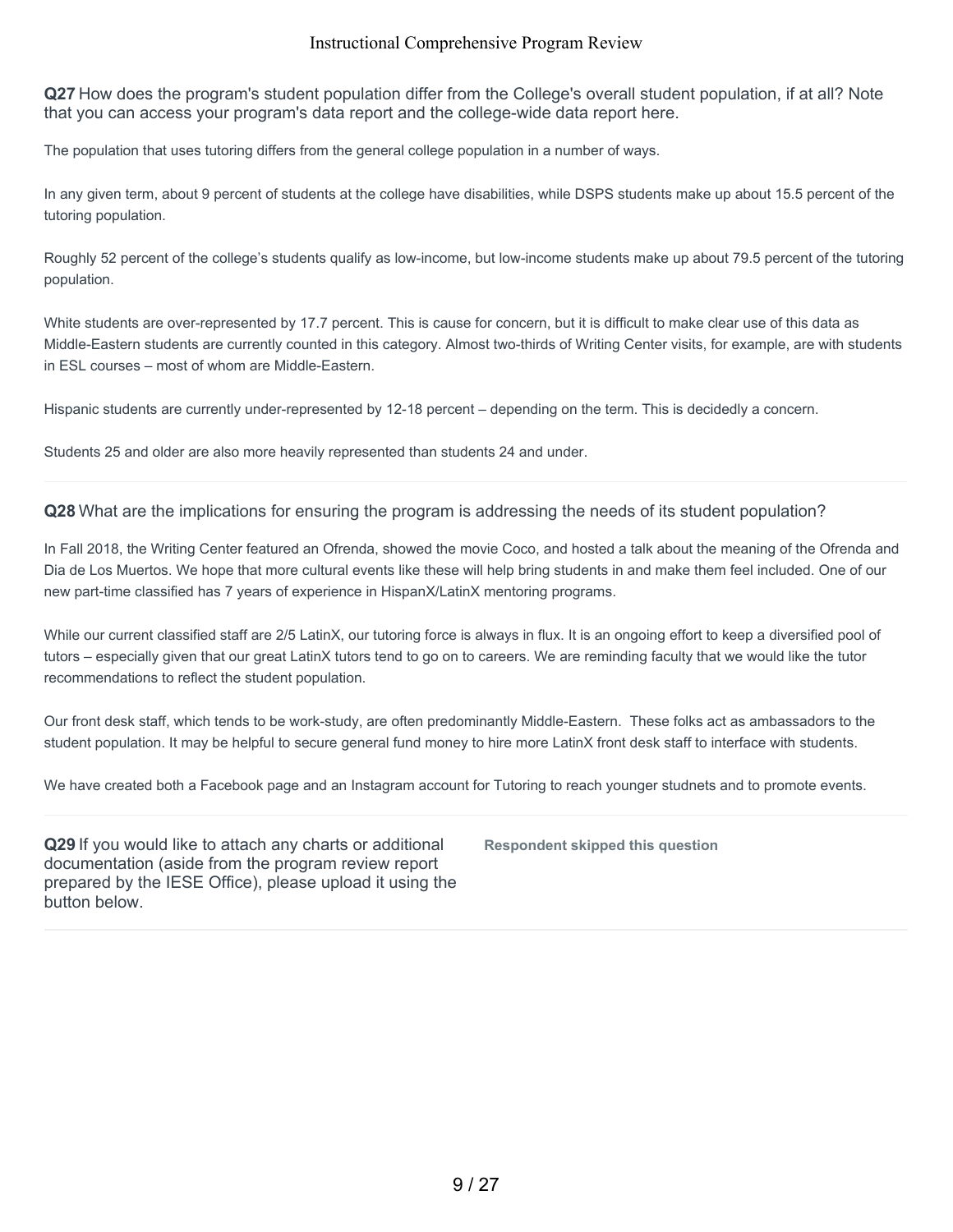### **Q30** How has the program's success rate across all courses changed over the past 5 years?

Due to the way in which records were kept in STEM and ARC in the past, it is difficult to disaggregate for a full five years. Too, tutoring may have small numbers of a given ethnicity within any particular discipline in a given term. So, it will be another year or two before we can disaggregate for every discipline. Furthermore, the English, ESL, and Math Pathways have changed significantly in that time, making comparisons for these disciplines difficult.

Nevertheless, students in English 120 with support (English 20) who used tutoring over the last four terms, and who came to the Writing Center more than once, were consistently about 20.25 percent more likely to succeed the course than students who didn't use tutoring. Tutoring students in English 120/20 who came more than once were 10.5 percent less likely to drop than English 120/20 students who didn't use tutoring.

Students in English 120 without support, and who used the Writing Center more than once were 24.5 percent more likely to pass than their counterparts who did not use tutoring, and 16.5 percent less likely to drop.

Students in Math 160 with support (Math 60) who used STEM tutoring more than once, were, on average over the last four terms, 8 percent more likely to succeed if they used tutoring than if they did not, and 3.4 percent less likely to drop.

Students in Math 160 without support who used tutoring more than once were on average over the last four terms 19.25 percent more likely to succeed if they used tutoring than if they did not, and 14.75 percent less likely to drop.

A longitudinal study of ESL students under the old, long pathway showed they were twice as likely to make it to and pass transfer-level English if they used tutoring than if they did not.

Chemistry students who used tutoring where 17 percent more likely to succeed and 14 percent less likely to drop than their counterparts who did not use tutoring.

Biology students who used tutoring where 21 percent more likely to succeed and 9 percent less likely to drop than their counterparts who did not use tutoring.

Child Development students who used tutoring where 23 percent more likely to succeed and 16 percent less likely to drop than their counterparts who did not use tutoring.

Spanish reached out to Tutoring and said the following, "One of my projects as a new full-time faculty was to work hand in hand with tutors to improve success rates. Spanish 120 has the biggest improvement, it may be because I have taught most of these courses (I'm not bragging) and I have been trying different ways to make students go to tutoring. Moreover, embedded tutors have been mostly in Spanish 120, except last semester." Over Five years, Spanish 120 has moved from success rates of 51 to rates of 72 percent and 73 percent in the last two years, and the retention rates have moved from 70 percent to 84 percent and 82 percent in the last two years.

Our CTE data needs to be run again, but in the last data that we had, if we combined all of the disciplines tutored at the time the study was done, students who used tutoring where 13 percent more likely to succeed and 10 percent less likely to drop than their counterparts who did not use tutoring.

All traditionally underserved student groups who used ARC had higher success and retention rates if they used ARC than if they did not.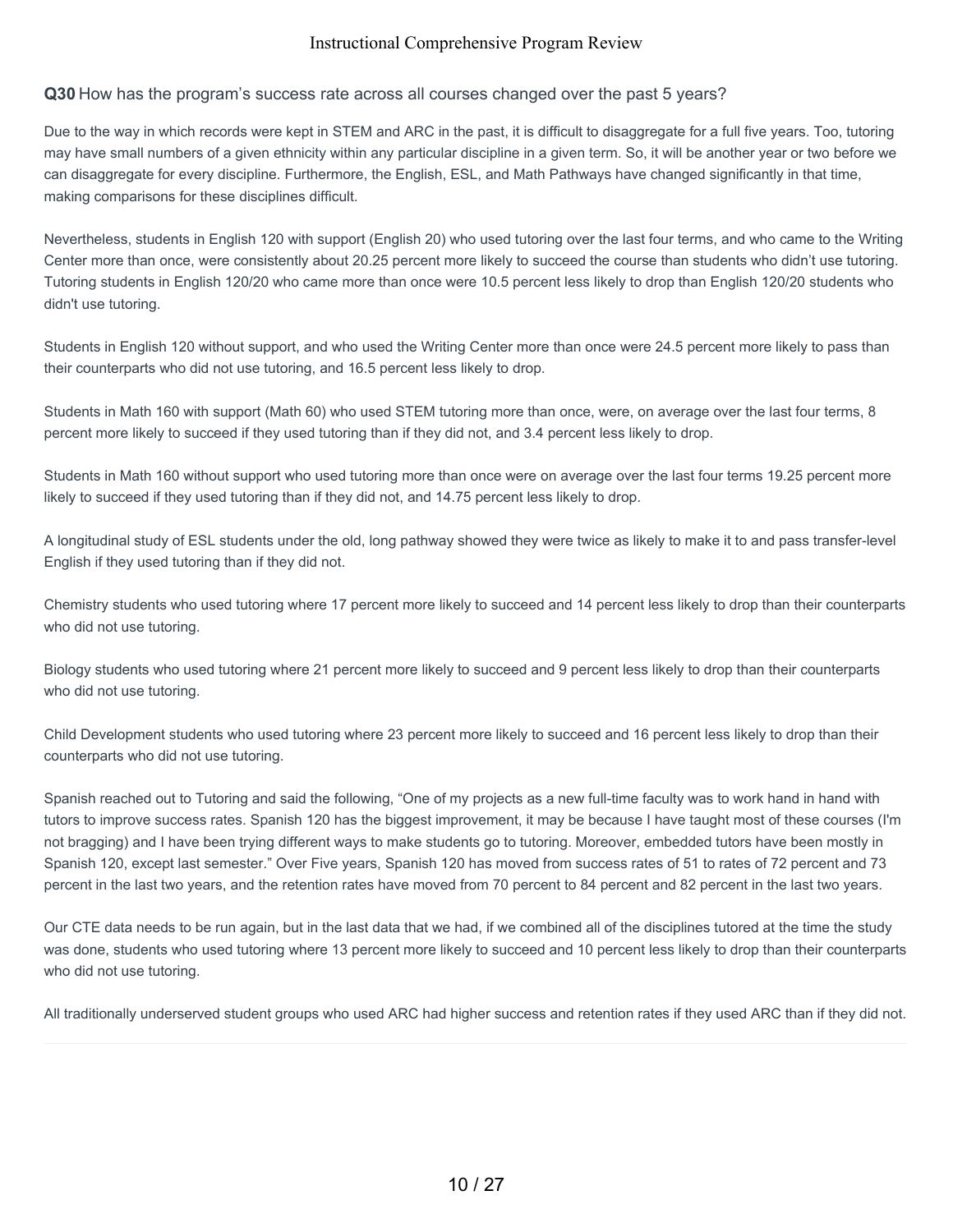**Q31** The College has set a 2024 goal of reaching a 77% course success rate (students passing with a grade of A, B, C, or P out of those enrolled at census) for the College as a whole. Consider how your will program help the College reach its long-term goal of increasing the course success rate to 77%. Your program may have a program-specific goal for program-wide success rate that differs from the college goal, based on historical or contextual data/information. This is intended to provide a goal for improvement only; programs will not be penalized for not meeting the goal. What is your program's one-year (2019/20) goal for success rate across all courses in the program?

We would like to make a 12 percent difference in success rates and a 12 percent difference in retention rates in every discipline we tutor. We would also like to ensure that rates of success do not vary significantly for ethnic groups.

**Q32** Which specific groups (by gender and ethnicity) have success rates lower than that of the program overall?

The Writing Center has had more detailed data for longer than the STEM and ARC, so it has been able to conduct a longitudinal study. STEM and ARC will have sufficient data to do so in he next year or two. (in any given term, the numbers of students of any given ethnicity may be small enough to skew the data. Thus longitudinal studies are a better way to really see your performance).

In a longitudinal study that looked at the long-term outcome of Writing Center user success at English 120, an outcome that until very recently required multiple semesters for many students -- -showed that male and female Writing Center users did equally well. Asian and Hispanic/Latino students had the highest transfer-level English rates of all ethnic groups. African-American students had the lowest transfer-level completion rates.

**Q33** What program (or institutional) factors may be contributing to these lower rates of success for these groups of students?

Low numbers of African-American students in the study may impact the African-American students' outcome.

**Q34** What specific steps will the program take to address these equity gaps in the 2019/20 academic year?

Recruit more African-American tutors.

Focus on better outreach for African-American students.

Look for opportunities to make our centers more inclusive and to host cultural events.

**Q35** How do these activities inform the long-term program goals that you are setting in this comprehensive program review?

We will focus on continuing to improve the welcoming, inclusive atmosphere and student-centered attitude of our centers.

Recruit a diverse pool of tutors.

The data also signals we are doing good work and should continue to do so.

**Q36** If you would like to attach any charts or additional documentation (aside from the program review report prepared by the IESE Office), please upload it using the button below.

**Respondent skipped this question**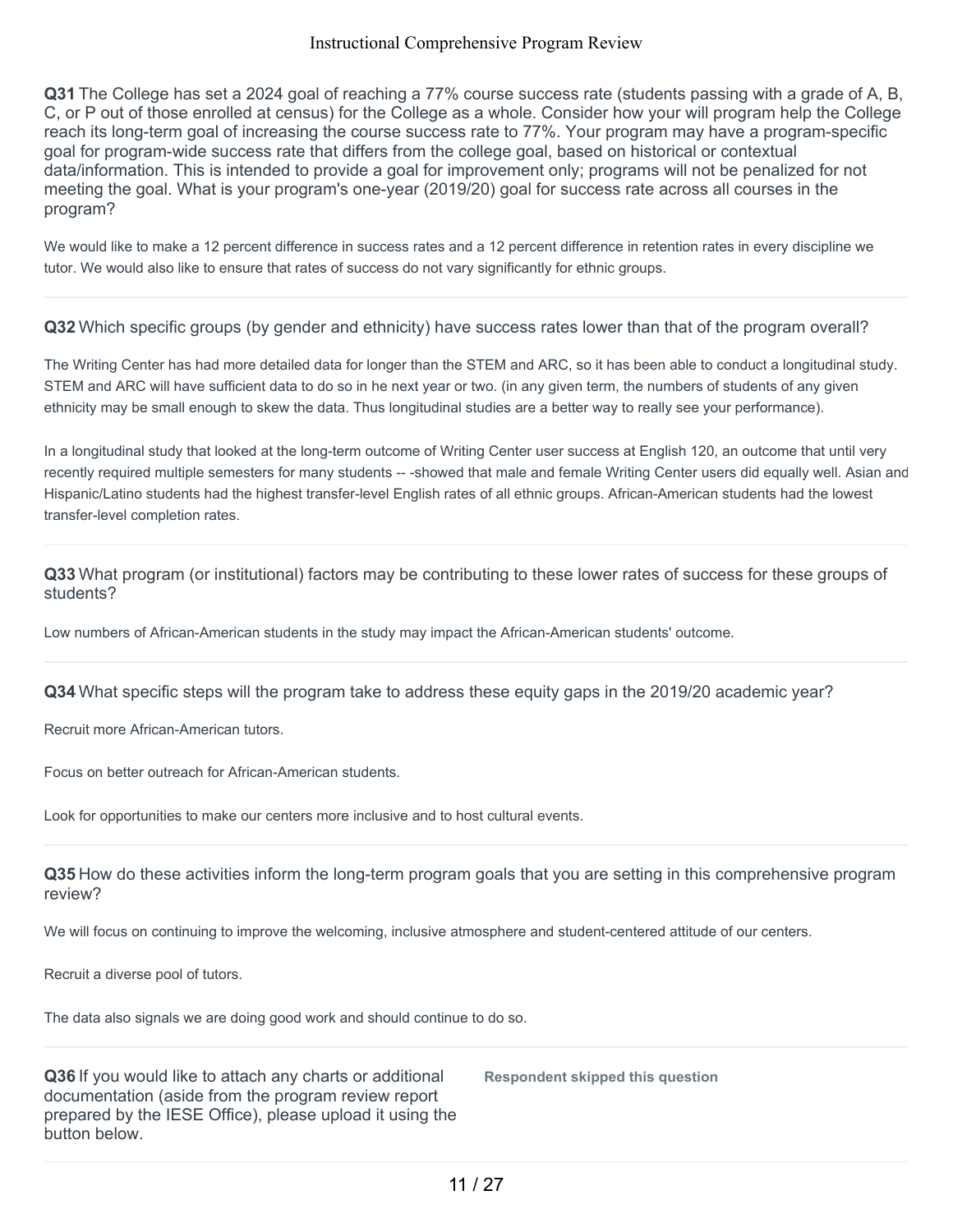**Q37** Does your program offer any courses via distance education (online)? **Yes**

#### Page 6: Distance Education Course Success

**Q38** Are there differences in success rates for distance education (online) versus in-person sections?

**Respondent skipped this question**

**Q39** If there are differences in success rates for distance education (online) versus in-person classes, what will the program do to address these disparities?

Our local, asynchronous online tutoring sees so many fewer students than the NetTutor contract service that is available to our students that we have not been able to conduct a meaningful comparison. Nor have he numbers been large enough to compare our local online tutoring to our face-to-face service. That data will be analyzed at the end of this year.

## Page 7: Strengths, Challenges & External Influences

**Q40** Please describe your program's strengths.

Data collection and utilization for program evaluation and improvement

Data utilization to drive resource allocation. (Tutoring is required to support any student who seeks or needs support in any campus course. All programs need more support for their students than they currently receive. So, it is important to be able to justify the distribution of funding).

A strong team of professionals who are dedicated to meeting students exactly where they are at.

A strong – and ever-evolving – tutor training program.

Good partnerships with many of the disciplines we serve.

A well-developed infrastructure to support tutoring. We now have a 100 percent reassigned Faculty Tutoring Coordinator We gave up one part-time classified position to fund all other classified positions out to be 12-month positions. This allows time in the summer for staff to accomplish those tasks they cannot do during the rush of the term and to support summer tutoring. It also allows time for the classified staff to be able to take vacation during non-peak times. We have also restructured the staff duties to allow the full-time staff to focus on running their Centers, and shifted payroll, budget tracking, and other critical support tasks to the part-time staff.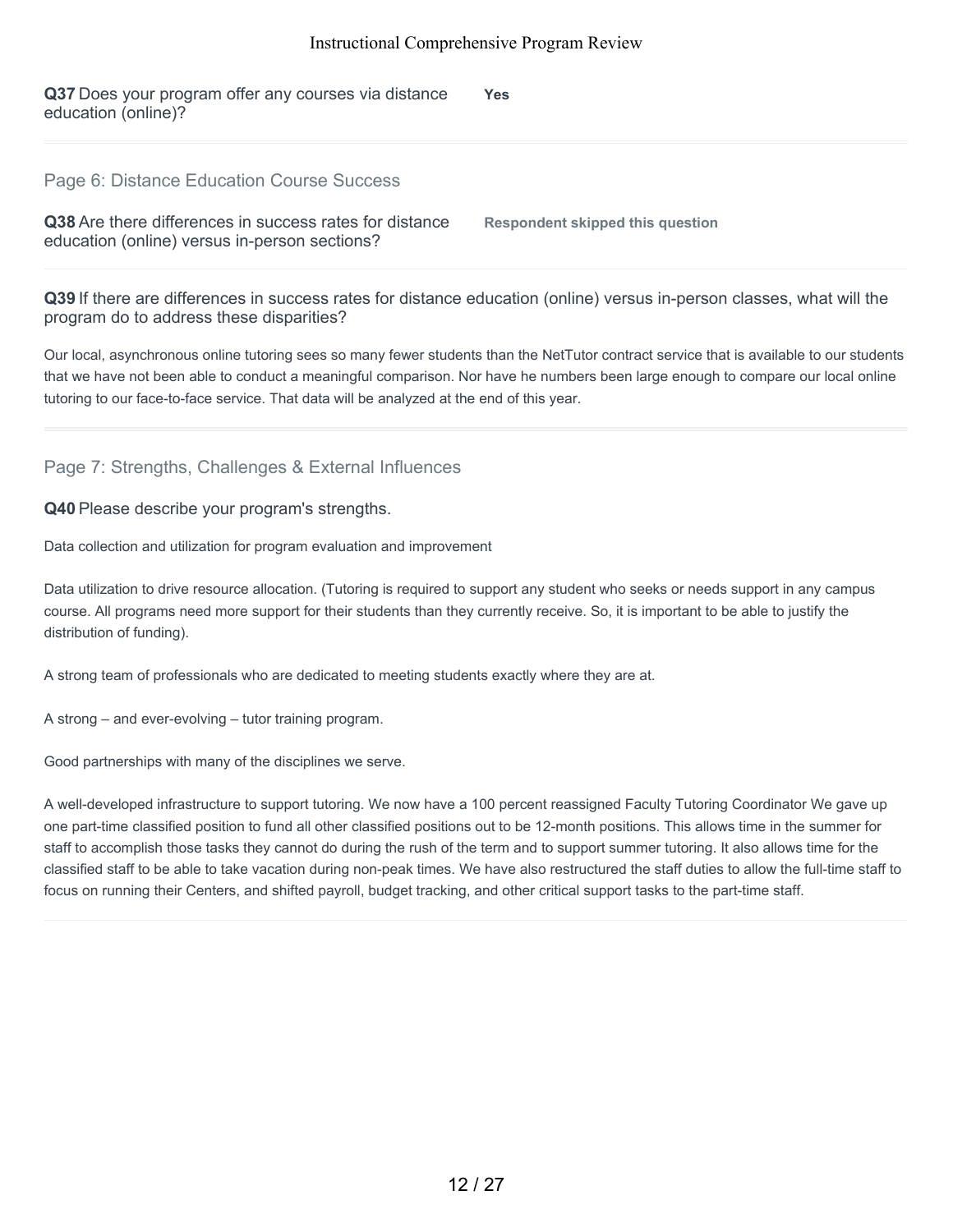### **Q41** Please describe your program's challenges.

Tutoring's greatest challenge is that tutor wages are funded primarily by a variety of restricted monies, and only secondarily by general fund unrestricted money. Each funder has its own goals and reporting requirements which must be juggled to cover the existing and not yet recognized needs of the entire campus.

While we have been able to attract strong classified staff, we have sometimes had to go out multiple times to find those people. And the great people we hire tend to take these positions in order to break into the educational setting, with eyes on eventually moving into some other position. Too, as one of our recent staff members who left for a position at UCSD said, "There isn't any opportunity for advancement within our program."

Tutoring is required to support any student who seeks or needs support in any campus course. All programs need more support for their students than they currently receive. All resource divisions are certain to disappoint someone.

WorkDay has been a nightmare. The challenges with payroll for NANCE workers on more than one smart key and for budget tracking has taken up an inordinate quantity of time that could otherwise be used to improve student outcomes.

**Q42** Please describe external influences that affect your program (both positively and negatively).

It is wonderful that the state of California is gradually increasing minimum wage each year until we reach \$15/hour. That means an annual increase for tutors at all levels. However, that increase means an annual increase for tutors at all levels. Which means tutoring gets significantly more expensive each year. However, our rate of funding has not increased commensurately.

The lack of disposable income for the college means tutor wages must be funded primarily from soft monies. This makes our budgets unreliable and often focused on specific groups of students.

## Page 8: V. Previous Goals: Update (If Applicable)

**Q43** Would you like to provide an update for your previous Goal(s)?

**Yes**

Page 9: Previous Goal 1

**Q44** Previous Goal 1:

Acquire SARS Anywhere for all three tutoring centers for better/more efficient data tracking

**Q45** Link to College Strategic Goal(s): Basic Skills

**Acceleration Guided Student Pathways Student Validation and Engagement Organizational Health**

**,**

**,**

**,**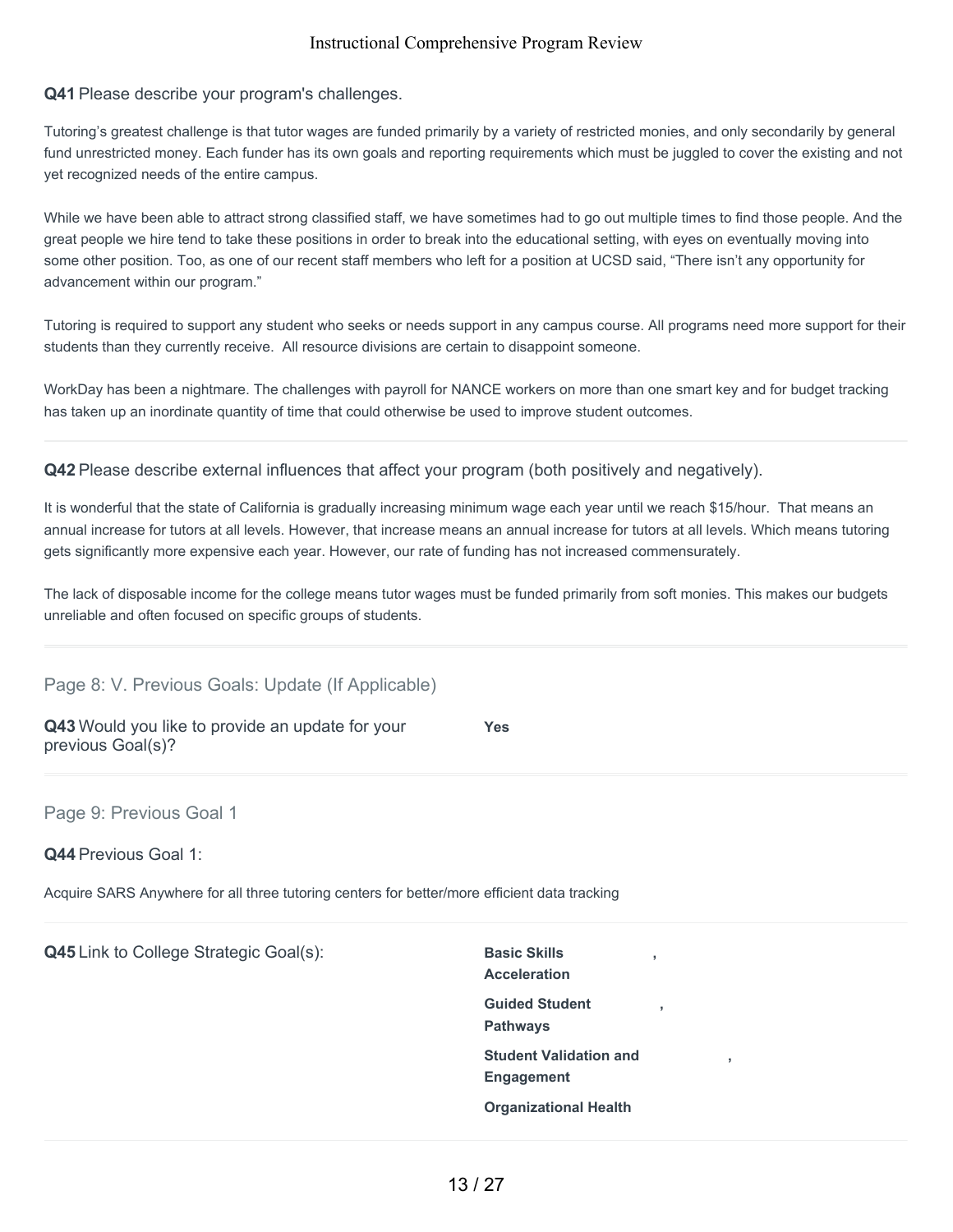**Q46** Goal Status **In Progress - will carry this goal forward into this year's comprehensive program review**

Q47 How was the goal evaluated? If the goal is "in progress," how will it be evaluated?

Program assessment and general information sharing will both become easier with this innovation. We will focus on assessing in just how many ways these two elements were improved by access to SARS

**Q48** Please provide the rationale for this goal:

This will allow tutoring to identify if students who are struggling are working with a DSPS,. EOPS, or some other program or counselor, so that tutoring can reach out to seek additional support for that students. It will also let those programs see if students are using Tutoring and where they are seeking it.

**Q49** Please provide the goal action steps for the year (previously "Activities"):

Pray that Jessica McKean can make this happen.

**Q50** Do you have another goal to update? **Yes**

Page 10: Previous Goal 2

**Q51** Previous Goal 2:

Assist campus with addressing gaps in student computer skills which are limiting student success or causing them to drop classes by providing carefully timed workshops and handouts on computer skills

| <b>Q52</b> Link to College Strategic Goal(s): | <b>Basic Skills</b><br>п,<br><b>Acceleration</b>                                            |
|-----------------------------------------------|---------------------------------------------------------------------------------------------|
|                                               | <b>Guided Student</b><br>п,<br><b>Pathways</b>                                              |
|                                               | <b>Student Validation and</b><br><b>Engagement</b>                                          |
|                                               | <b>Organizational Health</b>                                                                |
| Q53 Goal Status                               | In Progress - will carry this goal forward into this year's<br>comprehensive program review |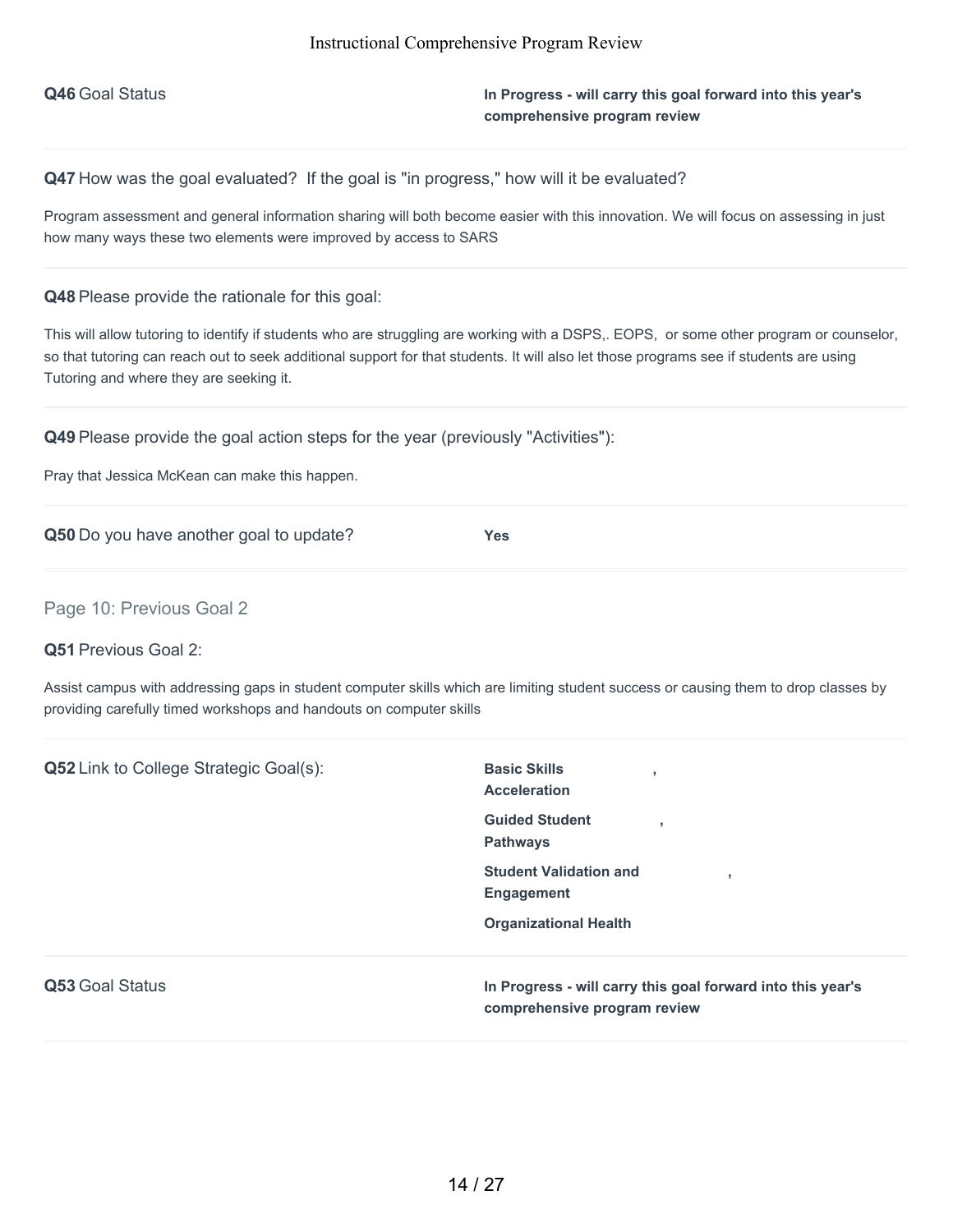### **Q54** How was the goal evaluated? If the goal is "in progress," how will it be evaluated?

The Writing Center ran workshops in Fal 2018 and served over 300 students. We produced handouts on logging in, printing a document, saving a document, and uploading a document to canvas, and have them in three languages. In Spring 2019, we invited instructors to bring their classes in if they wanted, as some of them did not feel confident helping their students on their own.

If surveys indicate the service is useful to students, it is. If requests for assistance decrease – or become focused on higher order computer skills – we will have also have succeeded

#### **Q55** Please provide the rationale for this goal:

All three tutoring centers have encountered students who have stated they will be dropping classes because they could not get logged in to the online textbook or have already lost points for failing to submit an assignment correctly in Canvas because they don't understand how to use Canvas. These issues are particularly common for our ESL population, some of whom have limited computer skills. The Writing Center encompass a computer lab, and the STEM center sits around one. Neither of these sites has a computer lab tech to assist students. So, why not use our staff to help?

### **Q56** Please provide the goal action steps for the year (previously "Activities"):

1) Track common requests for computer assistance 2) Design handouts with screen shots to address the most commonly seen issues (such as printing a document, saving a document, and submitting an assignment in Canvas). 3) Translate the documents into Spanish and Arabic. 4) Share documents with the front desk staff in all three tutoring centers 5) Arrange to offer computer skills workshops run by classified staff and tutors early in the term when students may otherwise be inclined to drop courses. 5) Work with faculty to identify other points in the semester when particular skills (such as using PowerPoint) may be critical for students and offer group tech tutoring 6) Expand this practice to include the STEM Center.

| Q57 Do you have another goal to update? | Yes. |
|-----------------------------------------|------|
| Page 11: Previous Goal 3                |      |

#### **Q58** Previous Goal 3:

Locate Space to Accomdoate TEST Prep -- Supplemental Instruction -- and quiet space for studnets with certain disabilites .

| <b>Q59</b> Link to College Strategic Goal(s) | <b>Basic Skills</b><br>$\overline{\phantom{a}}$<br><b>Acceleration</b><br><b>Student Validation and</b><br>Engagement |
|----------------------------------------------|-----------------------------------------------------------------------------------------------------------------------|
| Q60 Goal Status                              | In Progress - will carry this goal forward into this year's<br>comprehensive program review                           |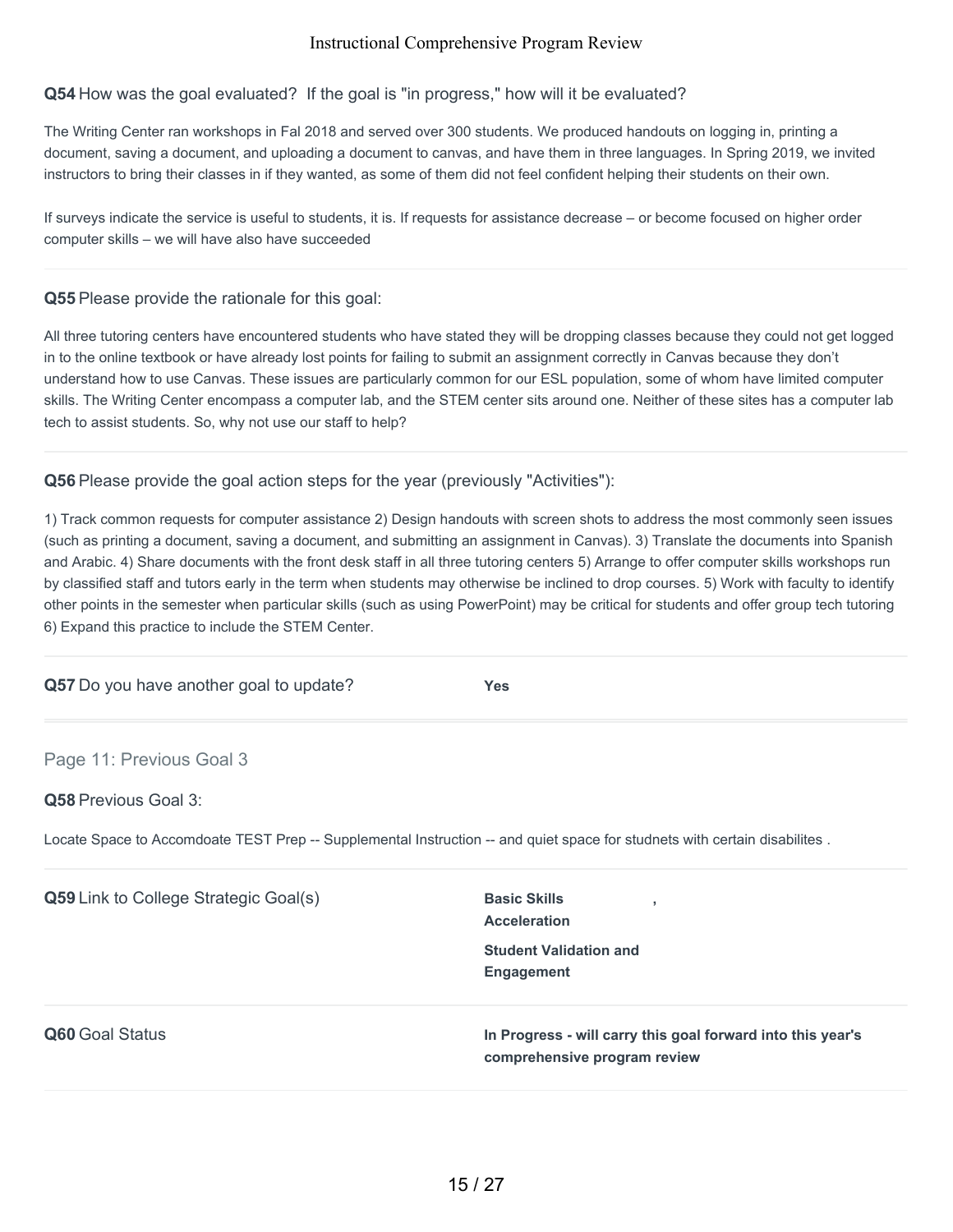**Q61** How was the goal evaluated? If the goal is "in progress," how will it be evaluated?

If we are able to accommodate growth of Test Prep and the needs of students with disabilities, we will have succeeded.

**Q62** Please provide the rationale for this goal:

The STEM center can become quite loud, making it difficult for blind students, students who are hard of hearing, students with ADD/ADHD, some students with PTSD, students with social anxiety and students on the spectrum. The ability to utilize a classroom on the main floor of the H Building whenever possible would allow our staff to have oversight of the sessions while accommodating student learning differences. The Writing Center launched a popular program of supplemental instruction called "Test Prep." However, the only rooms that can be utilized for this purpose are B 171 and B 172, as they are attached to the center and can easily be monitored. These rooms represent the only space for groups of 5-35 students to work with their embedded tutor. Currently there is greater faculty interest in this program than we can accommodate due to lack of access to the rooms. When possible, it would be wonderful to be able to use one or the other of these rooms

**Q63** Please provide the goal action steps for the year (previously "Activities"):

Work with respective deans and department chairs to accommodate where possible

**Q64** Do you have another goal to update? **Yes**

Page 12: Previous Goal 4

**Q65** Previous Goal 4:

Send Faculty Tutoring Coordinator to the annual Association for College Tutoring and Learning Assistance (ACTLA) conference.

**Q66** Link to College Strategic Goal(s) **Basic Skills Acceleration , Guided Student Pathways , Student Validation and Engagement , Organizational Health Q67** Goal Status **In Progress - will carry this goal forward into this year's comprehensive program review**

**Q68** How was the goal evaluated? If the goal is "in progress," how will it be evaluated?

If the staff finds useful ideas to implement, the conference will have been worth it,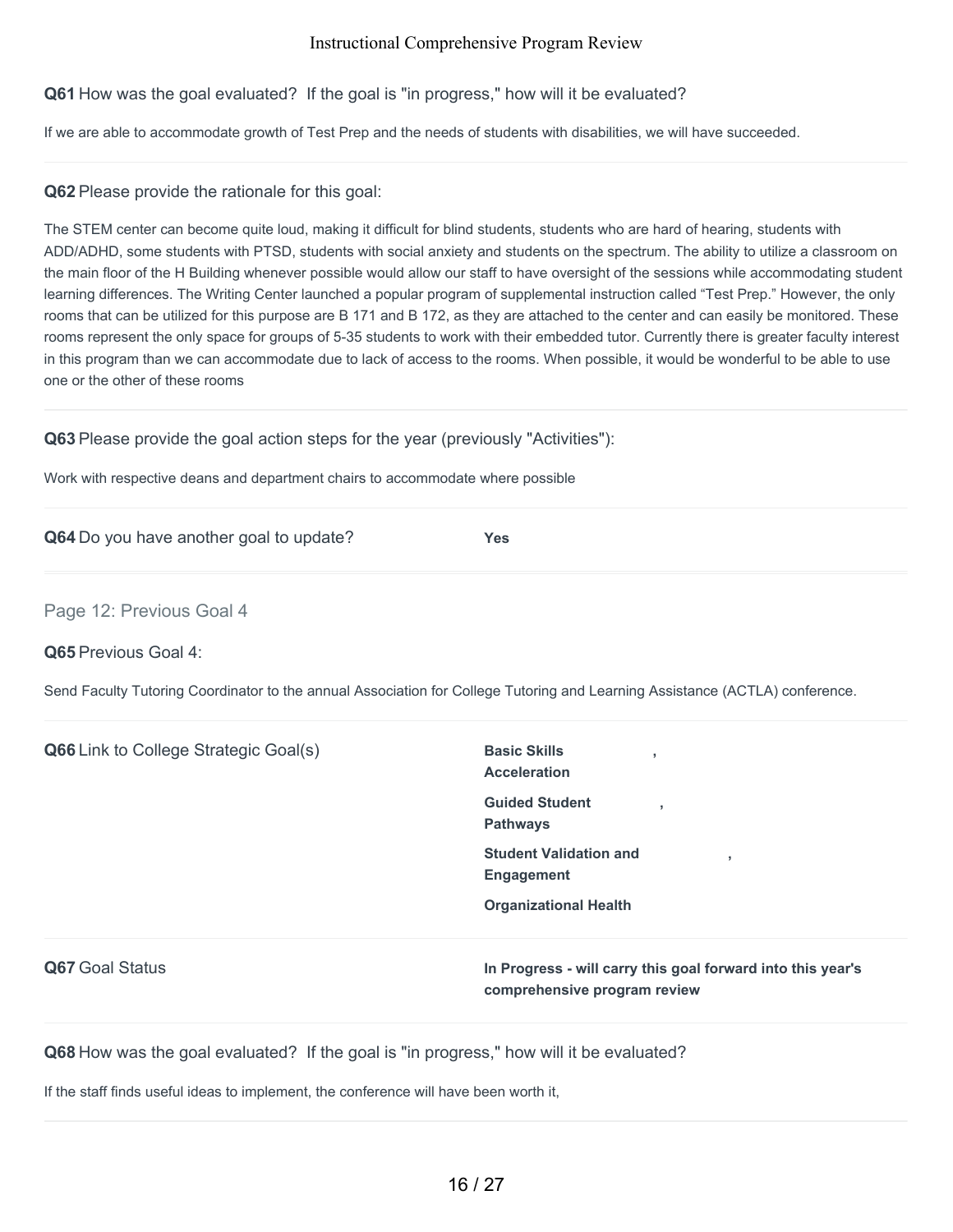**Q69** Please provide the rationale for this goal:

Staying abreast of research and best practices in the field with regard to programming, training, and program evaluation are critical to a professionalized and responsive tutoring program. Usually, the Coordinator also presents, thus helping to keep the college in the forefront of the discipline.

**Q70** Please provide the goal action steps for the year (previously "Activities"):

Coordinator will attend the conference and present information of note to The Tutoring Staff who will then determine what ideas they feel they can implement..

Page 13: VI. New Goals

**Q71** Would you like to submit any new goal(s)? **Yes**

Page 14: New Goal 1

### **Q72** New Goal 1:

Expand, and improve tutoring services campus-wide to support students, faculty, and programs in their pursuit of success

**Q73** Link to College Strategic Goal **Basic Skills** 

**Acceleration Guided Student Pathways Student Validation and Engagement Organizational Health**

**,**

**,**

**,**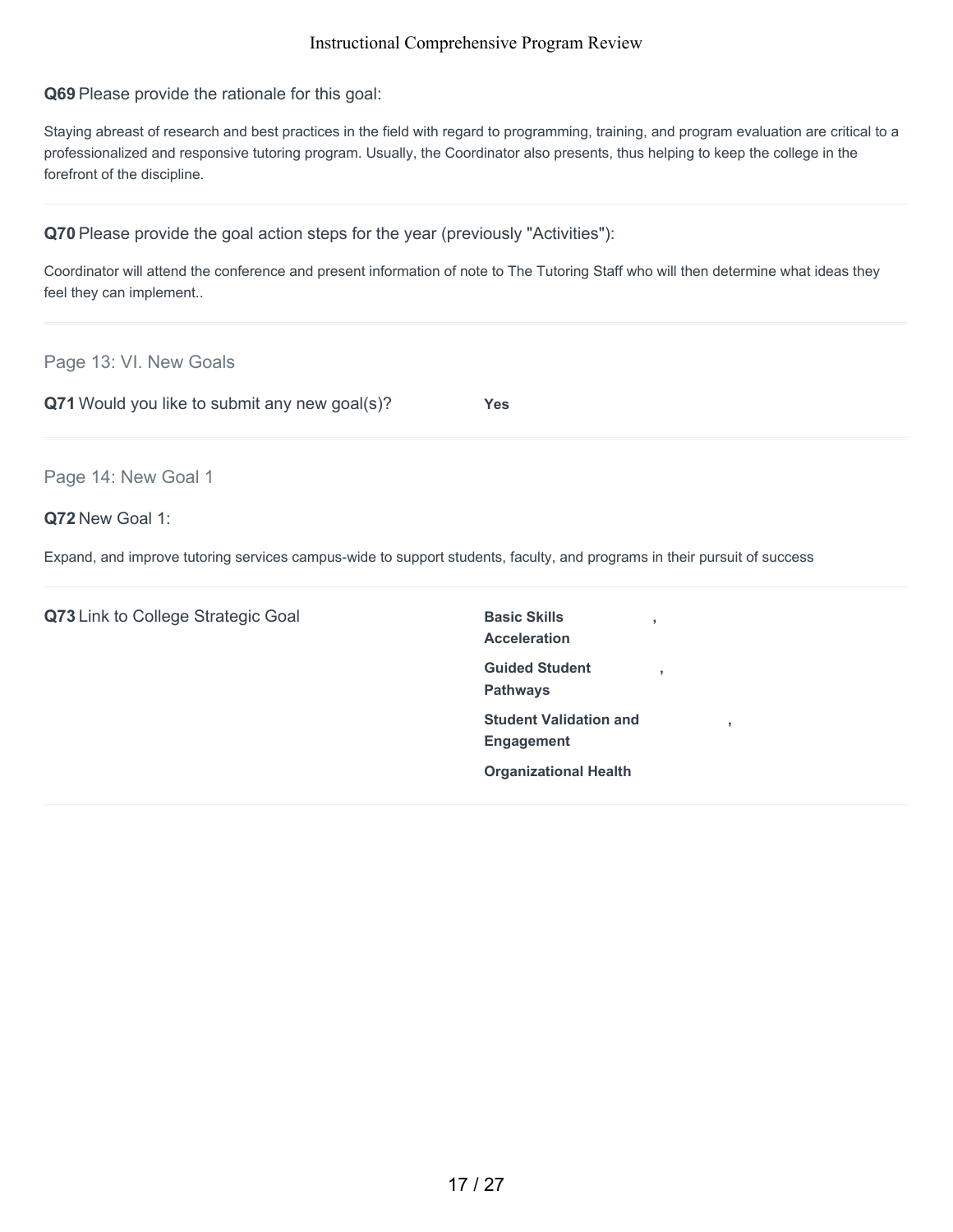**Q74** Please provide the rationale for this goal:

Tutoring has a positive impact on student success factors, and expanding this support will

assist students, faculty, and program, alike. STEM tutoring increases the retention and success of all students, particularly those who are disproportionately impacted. For example, FYE students who used STEM tutoring were 24.5% (1.7 times) more likely to be successful in their math classes. Breaking the group of FYE students down even further, Hispanic students were 15.5% (1.4 times) more likely to be successful; students who checked two or more on ethnicity were 70% (3.3 times) more likely to be successful; and male students were 33.9% (2 times) more likely to succeed in their math classes if they received tutoring than if they did not.

The research is similar for disproportionately impacted students enrolled in math, biology, chemistry, and physics classes.

In a two and one-half year study, ESL and English students who used the Writing Center saw increases in retention and success over non-users (from 11.1 percent to 40.2 percent depending on the class) as well as greater likelihood of progressing to the next level of English or ESL. More recent studies have shown that ESL students who used the Writing Center were almost twice as likely to successfully complete transfer-level English as ESL students who did not use the Writing Center.

English students who used the Center were also more likely to successfully complete transfer-level English than English non-users of the Center. Additionally, Writing Center English users were more likely to complete a degree, certificate or transfer than English nonusers of the same course level.

Some have argued that tutoring only sees the best students who naturally seek help. However, we see many students with academic challenges and who are first generation college students. n any given term, about 9 percent of students at the college have disabilities, while DSPS students make up about 15.5 percent of the tutoring population. Roughly 52 percent of the college's students qualify as lowincome, but low-income students make up about 79.5 percent of the tutoring population.

And the students themselves tell us they struggle. In a recent survey of tutoring users, 41-50 percent -- depending on the center in which the tutee completed the survey -- either "strongly agreed" or "agreed" that they might have dropped out of college without the help of tutoring. 54-60 percent "strongly agreed" or "agreed" that they might have dropped their class if it had not been for tutoring, and 52-61 percent "strongly agreed" or "agreed" that they might have failed their class without tutoring. Tutoring is an investment that keep students in class and in school, which helps the college be more efficient.

**Q75** Please provide the goal action steps for the year (previously "Activities"):

Secure funding and look for fulcrum points to apply tutoring resources, do good work, assess the outcome, and evaluate to inform the allocations and practices following year.

## **Q76** How will the goal be evaluated?

If we are able to assist more students, assist students in better ways, better identify where to apply resources, and/or work more effectively with programs to target their critical needs, we will have succeeded. But, of course, we will conduct data analysis through the IE office to determine how we did.

| Q77 Do you have another new goal? | Yes |
|-----------------------------------|-----|
|                                   |     |

Page 15: New Goal 2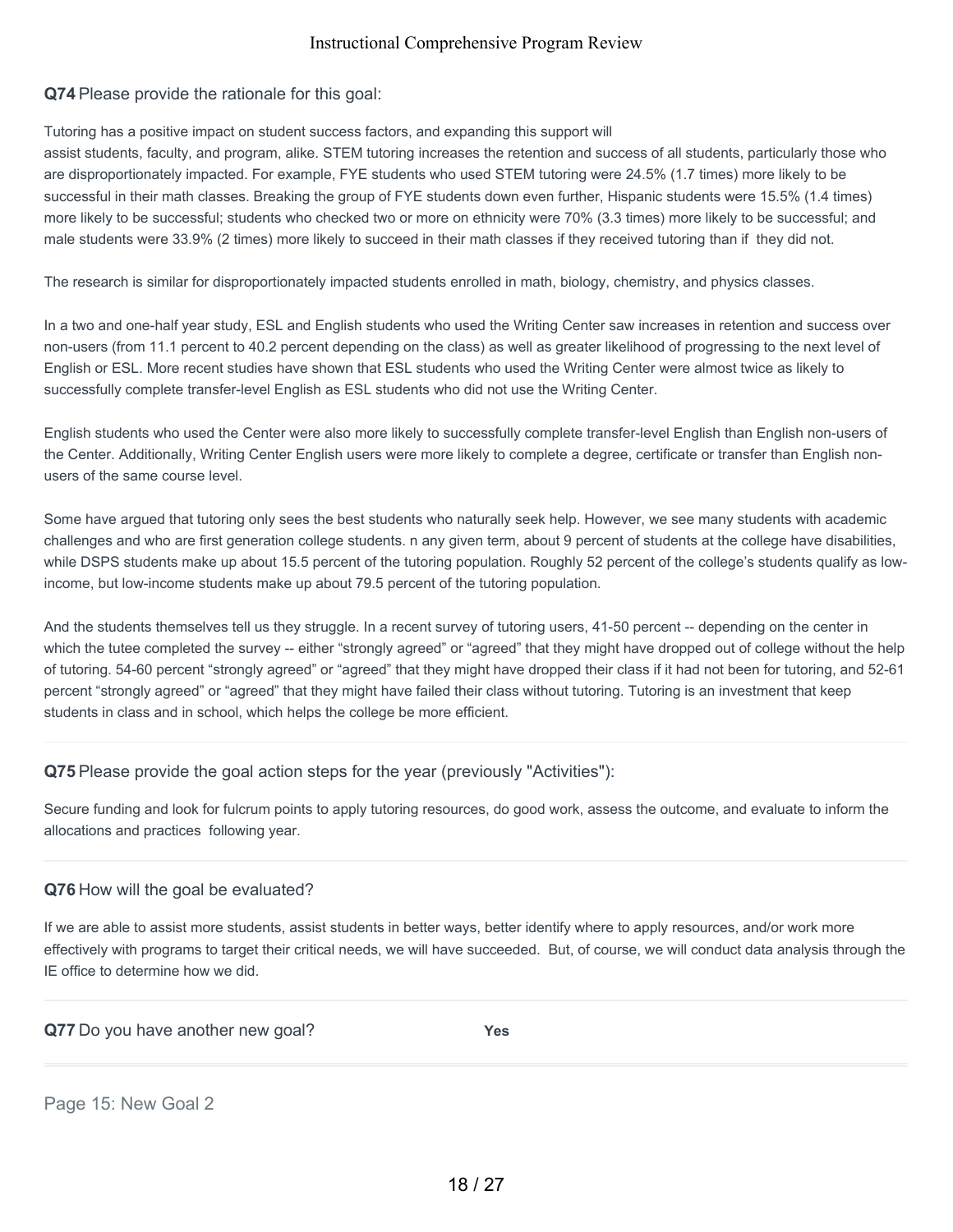#### **Q78** New Goal 2:

Secure funding for Student hourlies to supplement Federal Work-study and CalWORKS front desk coverage in all three tutoring centers and to support students with computer needs in the Writing Center computer lab (which has no lab tech).

| Q79 Link to College Strategic Goal | <b>Basic Skills</b><br>$\overline{2}$<br><b>Acceleration</b> |
|------------------------------------|--------------------------------------------------------------|
|                                    | <b>Guided Student</b><br><b>Pathways</b>                     |
|                                    | <b>Student Validation and</b><br>٠<br><b>Engagement</b>      |
|                                    | <b>Organizational Health</b>                                 |

**Q80** Please provide the rationale for this goal:

All three tutoring centers use Federal Work-study and CalWORKS students to handle the

process of making student appointments, checking out materials to students, calling to cancel appointments if tutors are out sick, maintaining the database of information gathered from each tutoring session and entering it into an excel spreadsheet, helping students with general questions, and helping students with computer questions. However, it can be difficult to find highly skilled FWS or CalWORKS students with strong English language skills. Too, we may hire and train the necessary number of student aid workers only to have them receive additional grant awards and lose their work-study awards. We then have difficulty covering the operations of each center. The Writing Center and STEM Center are further impacted because they are the second and third largest open computer labs on campus, but they have no lab techs.

**Q81** Please provide the goal action steps for the year (previously "Activities"):

Secure funding to hire student hourlies to fill out the staff needs not covered by Federal Work Study and CalWORKS.

#### **Q82** How will the goal be evaluated?

We will evaluate efficiency and student support through surveys of students and staff.

**Q83** Do you have another new goal? **Yes**

Page 16: New Goal 3

**Q84** New Goal 3:

Further develop a welcoming and inclusive environment in each center.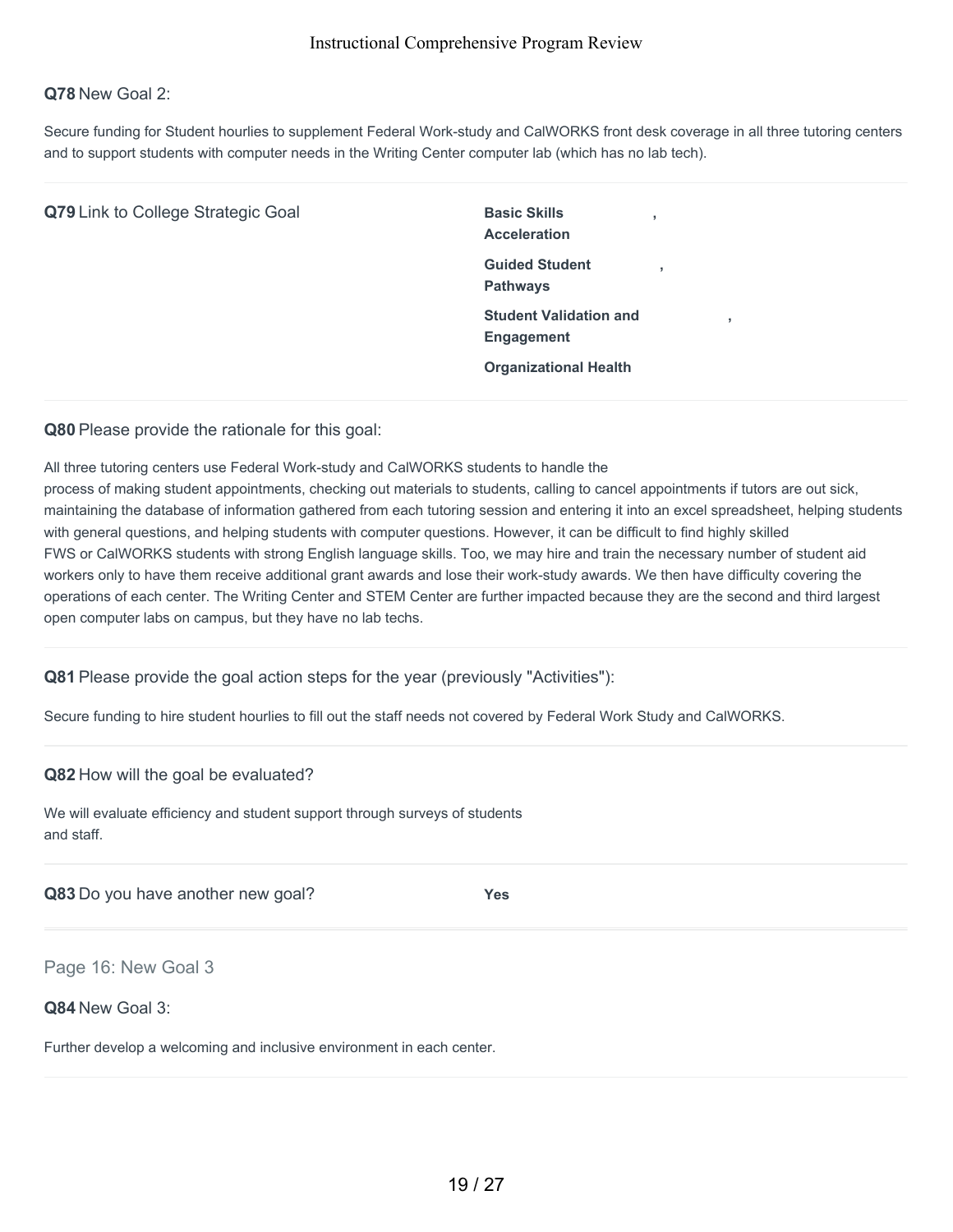**Q85** Link to College Strategic Goal **Student Validation and** 

**Engagement Organizational Health**

**,**

**Q86** Please provide the rationale for this goal:

Students need to feel welcome, accepted, and included in order to seek help and to relax enough to learn effectively.

#### **Q87** Please provide the goal action steps for the year (previously "Activities"):

Acquire toys and children books for STEM and ARC -- the Writing Center has already done this -- in order to make student parents feel welcome and to allow them to relax. Having toys for children to play with while parents make an appointment, work on a computer, or work with a tutor allows the child to feel comfortable and the parent to relax.

Post staff boards that let students see photos of the tutors-- who should reflect them-- or images the tutors have selected to represent themselves. These boards will also tell a little bit about the tutors' stories as students.

Survey students to determine what kind of art or images -- or actions -- will make them feel welcome and included.

Conduct cultural events like the Ofrenda display and showing of Coco the Writing Center did in Fall 2018.

#### **Q88** How will the goal be evaluated?

Center Climate Surveys

**Q89** Do you have another new goal? **Yes**

#### Page 17: New Goal 4

#### **Q90** New Goal 4:

Continue, refine, and expand Tutor Apprenticeship (Shadowing), Tutor Training, and ongoing tutor professional development – including training in diversity, equity, and inclusion.

**Q91** Link to College Strategic Goal **Basic Skills** 

**Acceleration Guided Student Pathways Student Validation and Engagement Organizational Health**

**,**

**,**

**,**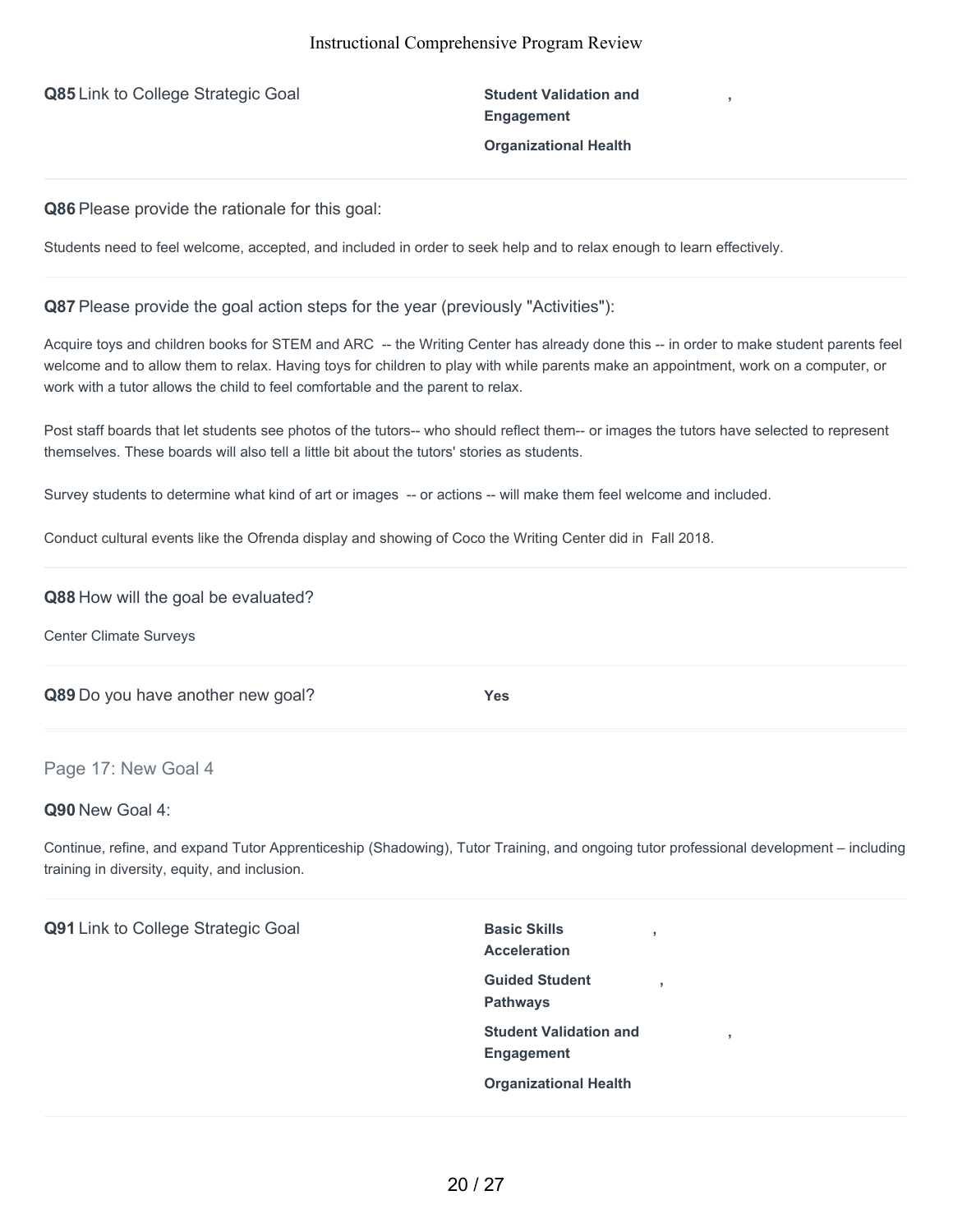**Q92** Please provide the rationale for this goal:

Research has shown that tutors without training do not positively impact student success

factors. The research also shows that the most effective tutor training includes training in the promotion of metacognition, and that ongoing training is critical for maximal program success. Tutors need the tools and support to help students learn to help themselves; otherwise, tutors will simply fall back on telling tutees answers or doing the work for them. Too, tutors need to learn to identify and adapt to the ways in which individual tutees learn best, and they need to be conscious and competent in dealing with students with disabilities, first generation college students, and students from backgrounds that are not identical to their own. Our tutors complete a short, paid apprenticeships program before they begin tutoring, attend 30 hours

of paid group training with the Faculty Tutoring Coordinator in their first semester of tutoring, and attend ongoing meetings and training with the Faculty Tutoring Coordinator and the Learning Assistance Center Specialists to provide input on procedures; reflect on their own strengths and weaknesses as tutors; share challenges and solutions; and gain new knowledge in areas such as cultural awareness, supporting students in the acquisition of college reading skills, Teaching Men of Color in the Community College, promoting Growth Mindset through careful use of reinforcement, the prevalence of hunger and homelessness among the student population and the campus resources to assist with these challenges, etc.

## **Q93** Please provide the goal action steps for the year (previously "Activities"):

Our apprenticeship and new tutor training will continue. We will also continue to conduct end-of-term meetings at each Center to identify issues that need to be addressed and then conduct pre-semester training to meet those identified needs.

#### **Q94** How will the goal be evaluated?

Each training includes an evaluation by participants. Furthermore, we will be looking to see if skills taught are being implemented effectively as we conduct tutor evaluations each year.

| Q95 Do you have another new goal?                                             | <b>No</b>  |
|-------------------------------------------------------------------------------|------------|
| Page 18: Resources Needed to Fully Achieve Goal(s)                            |            |
| Q96 Is the program requesting resources this year to<br>achieve this goal?    | <b>Yes</b> |
| Page 19: VII. Faculty Resource Needs                                          |            |
| Q97 Are you requesting one or more faculty positions to<br>achieve this goal? | <b>Yes</b> |
|                                                                               |            |

Page 20: Faculty Position Request(s)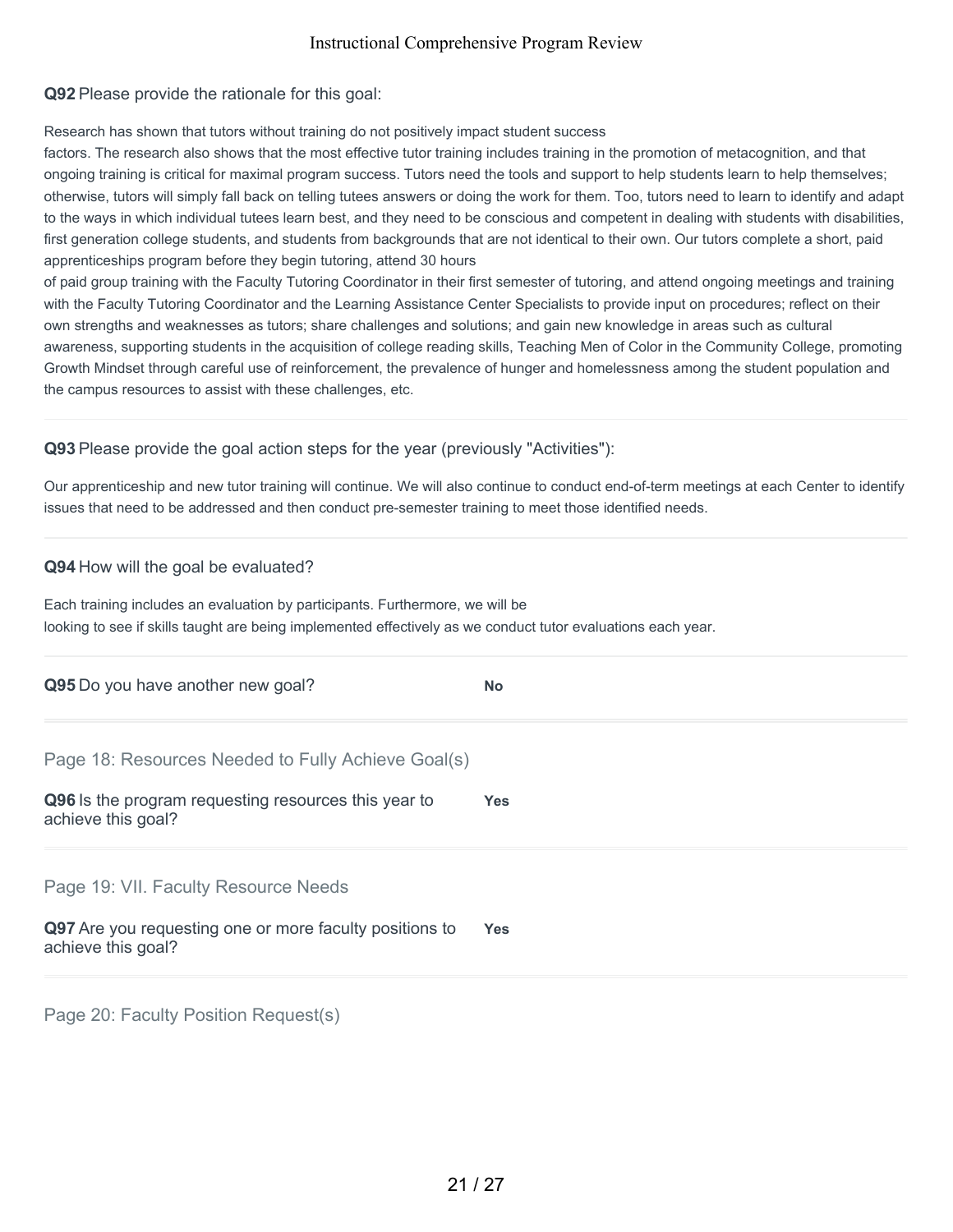**Q98** Please remember to complete the Faculty Position Request Form (accessible here, under Staffing Request Information) for this position that you are requesting and upload it using the button below.The Faculty Position Request Form (In Word) can be located here (under Staffing Request Information).Brief Description of the Position Requested:

Learning Assistance (LA) Faculty Coordinator. This full-time position ensures that we have critical oversight of operational items such as budget, hiring, Workday issues, daily work direction in the centers, as well as programmatic and planning items, such as ensuring that the centralized tutoring model is intact, writing program review and annual updates and evaluating programs and services. In addition, Learning Assistance is required for Accreditation purposes and this role will help to ensure we are offering these services in the best way possible to support student success.

### **Q99** Faculty Position Request 1 - Related Program Goal(s):

All program goals are related to this position

**Q100** Faculty Position Request Upload 1: Please upload the completed faculty request form using the button below. You can access the Word version of the Faculty Position Request Form here (under Staffing Request Information).

#### **Faculty Request LA Coordinator\_kkr.docx (19KB)**

| Q101 Faculty Position Request 2 (if applicable): Please<br>remember to complete the Faculty Position Request<br>Form (accessible here, under Staffing Request<br>Information) for this position that you are requesting and<br>upload it using the button below. The Faculty Position<br>Request Form (In Word) can be located here (under<br>Staffing Request Information). Brief Description of<br><b>Position Requested:</b> | <b>Respondent skipped this question</b> |
|---------------------------------------------------------------------------------------------------------------------------------------------------------------------------------------------------------------------------------------------------------------------------------------------------------------------------------------------------------------------------------------------------------------------------------|-----------------------------------------|
| Q102 Faculty Position Request 2 - Related Program<br>$Goal(s)$ :                                                                                                                                                                                                                                                                                                                                                                | <b>Respondent skipped this question</b> |
| Q103 Faculty Position Request Upload 2: Please upload<br>the completed faculty request form button below. You<br>can access the Word version of the Faculty Position<br>Request Form here (under Staffing Request<br>Information).                                                                                                                                                                                              | <b>Respondent skipped this question</b> |
| Page 21: VIII. Classified Staff Resource Needs<br>Q104 Are you requesting one or more classified positions No<br>to achieve this goal?                                                                                                                                                                                                                                                                                          |                                         |
|                                                                                                                                                                                                                                                                                                                                                                                                                                 |                                         |

Page 22: Classified Staff Position Request(s)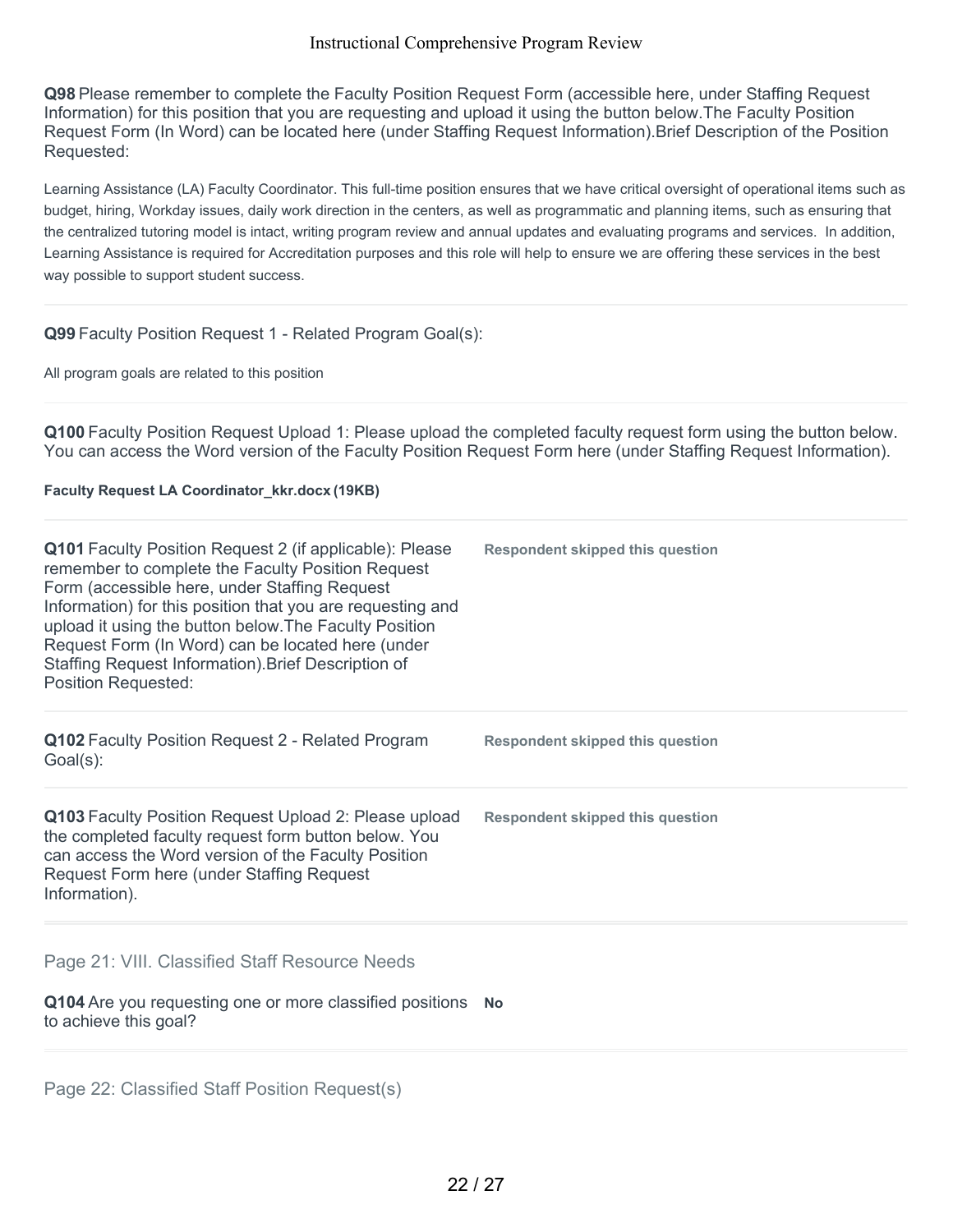| Q105 Classified Staff Position Request 1: Please<br>remember to complete the Classified Staff Position<br>Request Form (accessible here, under Staffing Request<br>Information) for this position you are requesting. Brief<br>Description of Position Requested:  | <b>Respondent skipped this question</b> |
|--------------------------------------------------------------------------------------------------------------------------------------------------------------------------------------------------------------------------------------------------------------------|-----------------------------------------|
| Q106 Classified Staff Position 1 Related Program<br>Goal(s):                                                                                                                                                                                                       | <b>Respondent skipped this question</b> |
| Q107 Classified Staff Position Request Upload 1: Please<br>upload a completed Classified Position Request Form<br>using the button below. You can access the Word<br>version of the Classified Position Request Form<br>here (under Staffing Request Information). | <b>Respondent skipped this question</b> |
| Q108 Classified Staff Position Request 2: Please<br>remember to complete the Classified Staff Position<br>Request Form (accessible here, under Staffing Request<br>Information) for each position you are requesting. Brief<br>Description of Position Requested:  | <b>Respondent skipped this question</b> |
| Q109 Classified Staff Position 2 Related Program<br>Goal(s):                                                                                                                                                                                                       | <b>Respondent skipped this question</b> |
| Q110 Classified Staff Position Request Upload 2: Please<br>upload a completed Classified Position Request Form<br>using the button below. You can access the Word<br>version of the Classified Position Request Form<br>here (under Staffing Request Information). | <b>Respondent skipped this question</b> |
| Page 23: IX. Technology Resource Needs                                                                                                                                                                                                                             |                                         |
| Q111 Are you requesting technology resources to<br>achieve this goal?                                                                                                                                                                                              | No                                      |
| Page 24: Technology Request(s)                                                                                                                                                                                                                                     |                                         |
| Q112 Technology Request 1: Please remember to<br>complete a Technology Request Form for each request.<br>You can access the online Technology Request Form<br>here: Technology Request Form.                                                                       | <b>Respondent skipped this question</b> |
| Q113 Technology Request 2: Please remember to<br>complete a Technology Request Form for each request.<br>You can access the online Technology Request Form<br>here: Technology Request Form.                                                                       | <b>Respondent skipped this question</b> |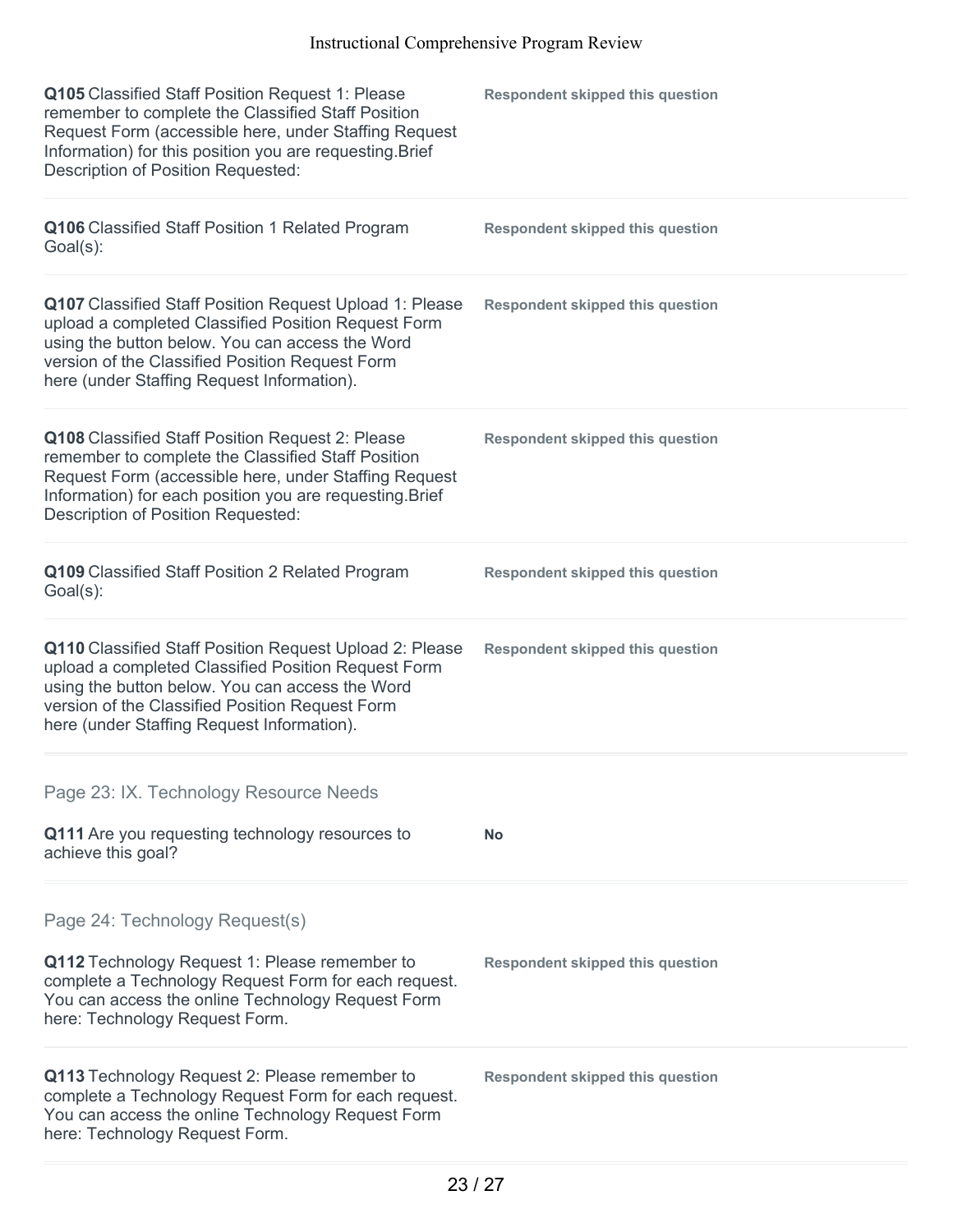Page 25: X. Perkins and Strong Workforce Resource Needs

| Q114 Are you requesting Perkins and/or Strong | <b>Yes</b> |
|-----------------------------------------------|------------|
| Workforce resources to achieve this goal?     |            |

## Page 26: Perkins Request and Strong Workforce

**Q115** Perkins Request and Strong Workforce 1: Please remember to complete the Perkins Request Form and submit it via the annual Perkins/Strong Workforce request process/cycle.

| Description:                                                                                                                                                                                   | <b>CETutoring</b>                            |
|------------------------------------------------------------------------------------------------------------------------------------------------------------------------------------------------|----------------------------------------------|
| Amount Requested \$:                                                                                                                                                                           | \$130,000                                    |
| Related Program Review Goal(s):                                                                                                                                                                | New Goal 2 -- expand (and maintain) services |
| <b>Q116</b> Perkins Request and Strong Workforce 2: Please<br>remember to complete the Perkins Request Form and<br>submit it via the annual Perkins/Strong Workforce<br>request process/cycle. | <b>Respondent skipped this question</b>      |
| Page 27: XI. Supplies/Equipment Resource Needs                                                                                                                                                 |                                              |
| Q117 Are you requesting supplies and/or equipment<br>resources to achieve this goal?                                                                                                           | Yes.                                         |

#### Page 28: Supplies/Equipment Request(s)

**Q118** Supplies/Equipment Request 1: In the boxes below please provide information on your request. Supplies/Equipment requests will be considered on a one-time funding basis.

| Description:                                                                                                                                                                           | Toys and decorations to make the centers more<br>inclusive    |
|----------------------------------------------------------------------------------------------------------------------------------------------------------------------------------------|---------------------------------------------------------------|
| Amount Requested \$:                                                                                                                                                                   | \$300.00                                                      |
| Related Program Review Goal(s):                                                                                                                                                        | New Goal 3 -- enhance welcoming and inclusive<br>environement |
| Q119 Supplies/Equipment Documentation 1: Please<br>upload any supplies/equipment quotes or additional<br>documentation for this request.                                               | <b>Respondent skipped this question</b>                       |
| Q120 Supplies/Equipment Request 2: In the boxes below<br>please provide information on your request.<br>Supplies/Equipment requests will be considered on a<br>one-time funding basis. | Respondent skipped this question                              |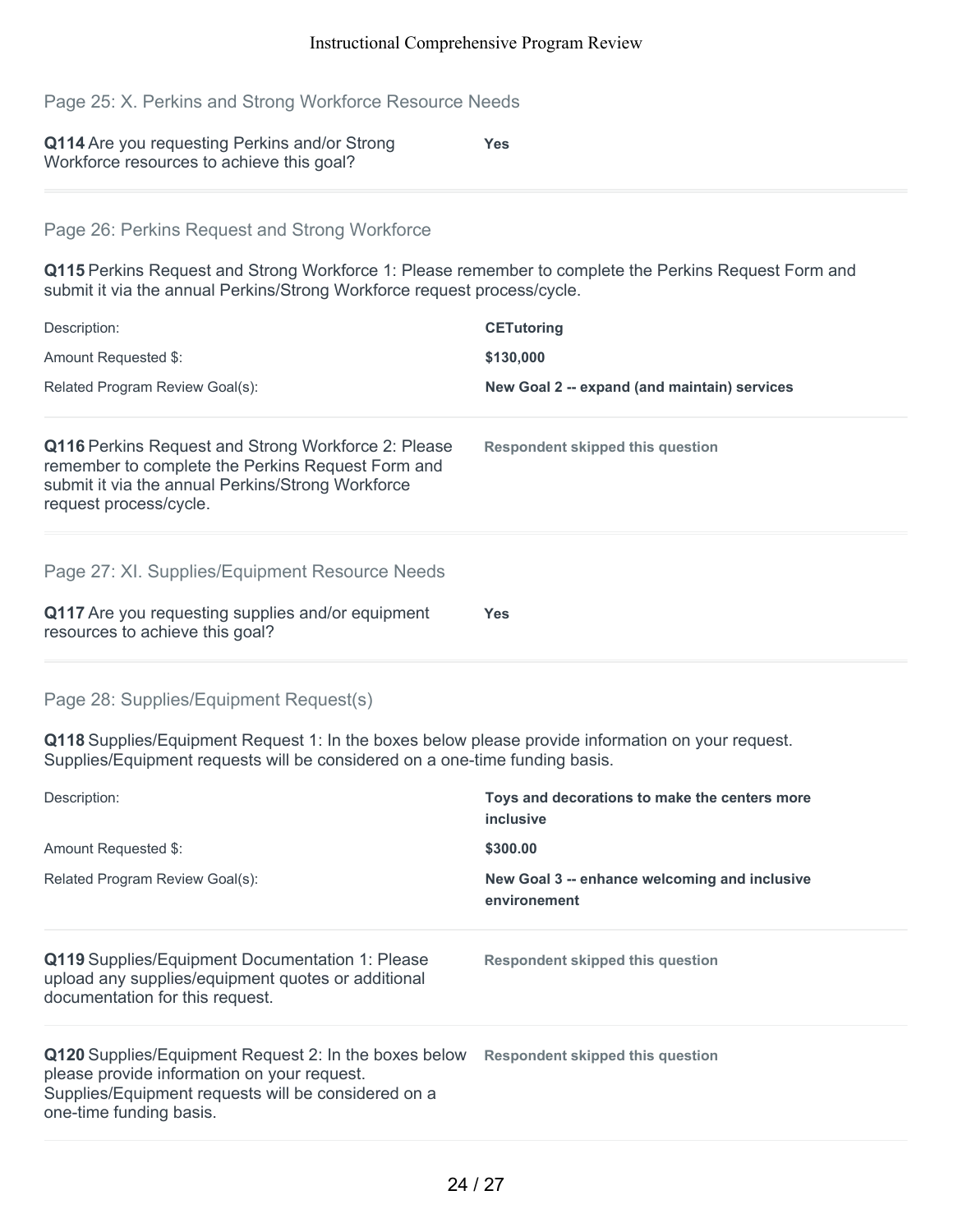| Q121 Supplies/Equipment Documentation 2: Please<br>upload any supplies/equipment quotes or additional<br>documentation for this request.                                              | <b>Respondent skipped this question</b> |  |
|---------------------------------------------------------------------------------------------------------------------------------------------------------------------------------------|-----------------------------------------|--|
| Page 29: XII. Facilities Resource Needs                                                                                                                                               |                                         |  |
| Q122 Are you requesting facilities resources to achieve<br>this goal?                                                                                                                 | <b>No</b>                               |  |
| Page 30: Facilities Request                                                                                                                                                           |                                         |  |
| Q123 Facilities Request 1: Please provide the<br>information below and remember to complete the online<br>Facilities Request Form, accessible here: Facilities<br><b>Request Form</b> | <b>Respondent skipped this question</b> |  |
| Q124 Facilities Request 2: Please provide the<br>information below and remember to complete the online<br>Facilities Request Form, accessible here: Facilities<br><b>Request Form</b> | <b>Respondent skipped this question</b> |  |
| Page 31: XIII. Professional Development Resource Needs                                                                                                                                |                                         |  |
| Q125 Are you requesting professional<br>development resources to achieve this goal?                                                                                                   | <b>Yes</b>                              |  |
| Page 32: Professional Development Request                                                                                                                                             |                                         |  |
| Q126 Professional Development Request 1: Please provide the information identified below and follow the process<br>for requesting professional development funds, outlined here.      |                                         |  |
| Description:                                                                                                                                                                          | <b>Travel and conference</b>            |  |
| Amount Requested \$:                                                                                                                                                                  | \$2000.00                               |  |

Related Program Review Goal(s): **Previous Goal 4: Send Faculty Tutoring Coordinator to**

**Q127** Professional Development Request 2: Please provide the information identified below and follow the process for requesting professional development funds, outlined here.

**Respondent skipped this question**

**the annual Association for College Tutoring and Learning Assistance (ACTLA) conference.**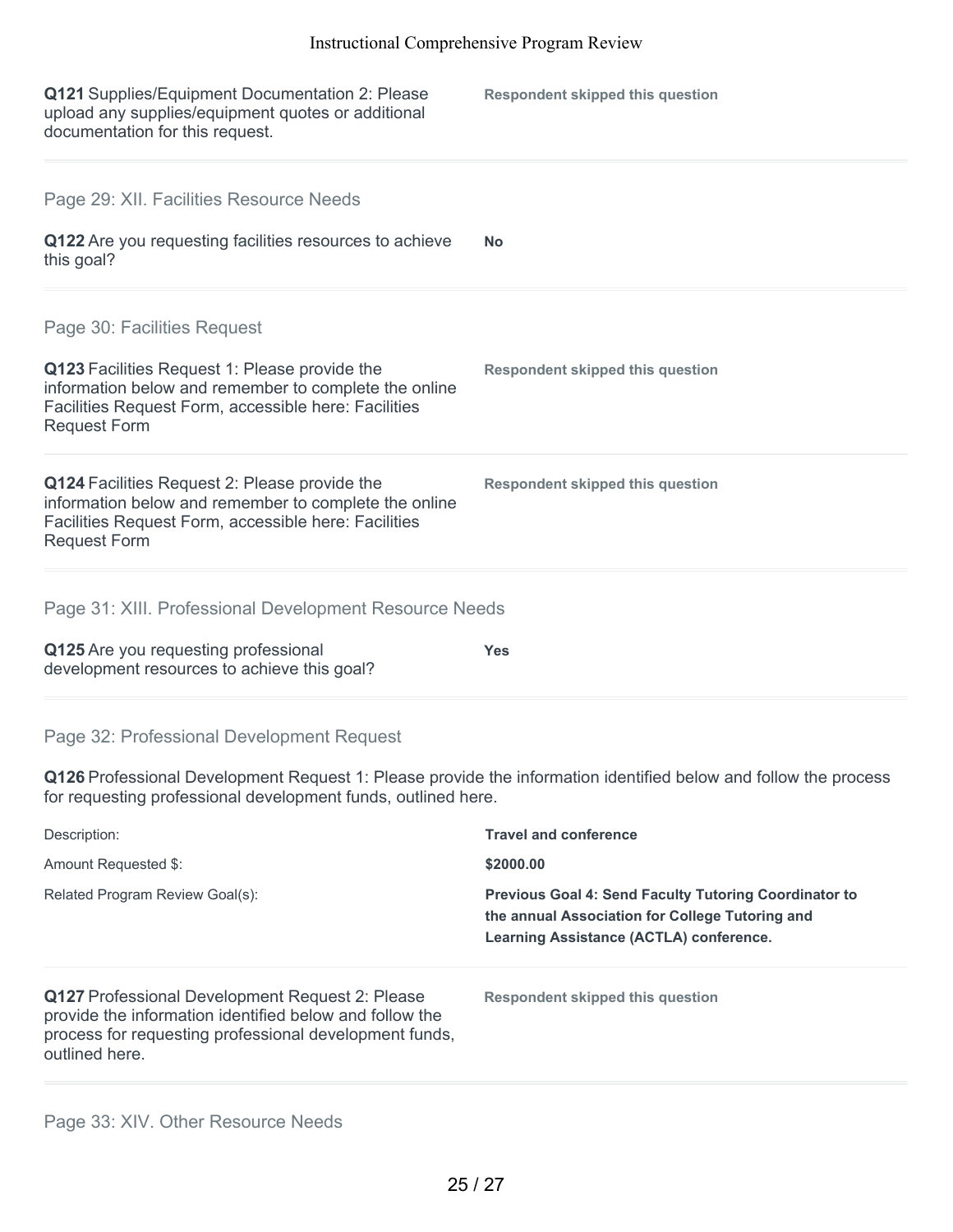**Q128** Are you requesting any other resources to achieve this goal? **Yes**

## Page 34: Other Resource Request

**Q129** Other Resource Request 1: Other resource requests will be considered on a one-time funding basis. Please fill in the information below.

| Description:                    | <b>Student Hourlies</b>                                                                                                                                                                                                                                        |
|---------------------------------|----------------------------------------------------------------------------------------------------------------------------------------------------------------------------------------------------------------------------------------------------------------|
| Amount Requested \$:            | \$18,000                                                                                                                                                                                                                                                       |
| Related Program Review Goal(s): | Secure funding for Student hourlies to supplement<br><b>Federal Work-study and CalWORKS front desk coverage</b><br>in all three tutoring centers and to support students with<br>computer needs in the Writing Center computer lab<br>(which has no lab tech). |

**Q130** Other Resource Request 2: Other resource requests will be considered on a one-time funding basis. Please fill in the information below.

| Description:                    | <b>Tutor Training</b>                                                                                                                                                                        |
|---------------------------------|----------------------------------------------------------------------------------------------------------------------------------------------------------------------------------------------|
| Amount Requested \$             | \$18,000                                                                                                                                                                                     |
| Related Program Review Goal(s): | Continue, refine, and expand Tutor Apprenticeship<br>(Shadowing), Tutor Training, and ongoing tutor<br>professional development – including training in<br>diversity, equity, and inclusion. |

Page 35: Executive Summary